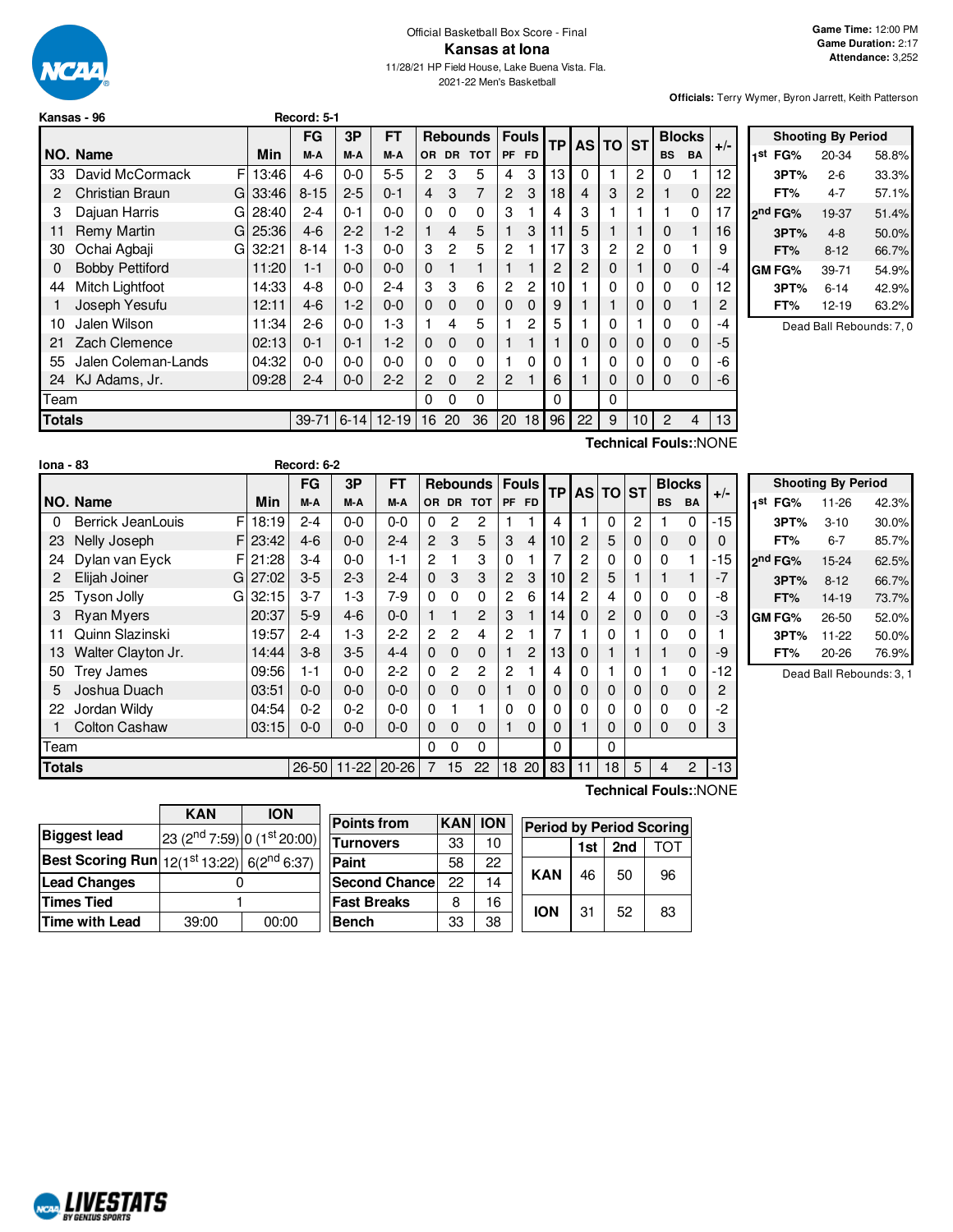

# **Period 1**

| <b>ION</b><br>0 JeanLouis B<br>23 Joseph N<br>24 van Eyck D<br>25 Jolly T<br>2 Joiner E<br>KAN<br>2 Braun C<br>3 Harris D<br>11 Martin R<br>30 Agbaji O<br>33 McCormack D<br><b>Game Time</b><br><b>ION</b><br><b>KAN</b><br><b>Diff</b><br><b>Score</b><br>20:00<br>23 JOSEPH N jumpball lost<br>30 AGBAJI O jumpball won<br>19:50<br>0 JEANLOUIS B steal (1)<br>30 AGBAJI O turnover bad pass (1)<br>19:36<br>23 JOSEPH N turnover travel (1)<br>2 BRAUN C 2pt FG from turnover in the paint, jump shot made<br>$0 - 2$<br>$-2$<br>19:16<br>(2)<br>33 MCCORMACK D steal (1)<br>19:05<br>2 JOINER E turnover bad pass (1)<br>18:55<br>2 JOINER E foul personal (1 - 1)<br>2 BRAUN C foul drawn (1)<br>18:48<br>$0-5$<br>-5<br>30 AGBAJI O 3pt FG from turnover, jump shot made (3)<br>18:48<br>11 MARTIN R assist (1)<br>18:26<br>24 VAN EYCK D 2pt FG in the paint, jump shot made (2)<br>$2 - 5$<br>-3<br>18:11<br>$2 - 7$<br>-5<br>33 MCCORMACK D 2pt FG in the paint, layup made (2)<br>18:11<br>30 AGBAJI O assist (1)<br>17:49<br>2 JOINER E turnover lost ball (2)<br>33 MCCORMACK D steal (2)<br>17:38<br>2 BRAUN C turnover travel (1)<br>23 JOSEPH N 2pt FG fast break from turnover in the paint, layup<br>$4 - 7$<br>17:34<br>-3<br>made $(2)$<br>17:34<br>23 JOSEPH N foul drawn (1)<br>33 MCCORMACK D foul shooting (1 - 1)<br>$-2$<br>17:34<br>$5 - 7$<br>23 JOSEPH N free throw fast break 1 - 1 made (3)<br>17:19<br>11 MARTIN R turnover bad pass (1)<br>0 JEANLOUIS B 2pt FG from turnover outside the paint, jump<br>17:12<br>$7 - 7$<br>0<br>shot made (2)<br>$-2$<br>16:56<br>7-9<br>3 HARRIS D 2pt FG in the paint, layup made (2)<br>16:56<br>2 BRAUN C assist (1)<br>16:32<br>25 JOLLY T 2pt FG in the paint, layup missed<br>16:28<br>33 MCCORMACK D defensive rebound (1)<br>16:23<br>2 BRAUN C 2pt FG outside the paint, jump shot missed<br>16:20<br>30 AGBAJI O offensive rebound (1)<br>$7 - 12$<br>2 BRAUN C 3pt FG second chance, jump shot made (5)<br>16:19<br>-5<br>16:19<br>30 AGBAJI O assist (2)<br>16:01<br>25 JOLLY T foul drawn (1)<br>3 HARRIS D foul personal (1 - 2)<br>2 JOINER E substitution out<br>16:01<br>16:01<br>23 JOSEPH N substitution out<br>16:01<br>24 VAN EYCK D substitution out<br>16:01<br>25 JOLLY T substitution out<br>16:01<br>3 MYERS R substitution in<br>16:01<br>11 SLAZINSKI Q substitution in<br>16:01<br>13 CLAYTON JR. W substitution in<br>50 JAMES T substitution in<br>16:01<br>16:01<br>3 HARRIS D substitution out<br>16:01<br>0 PETTIFORD B substitution in<br>15:50<br>3 MYERS R 3pt FG, jump shot missed<br>15:46<br>11 MARTIN R defensive rebound (1)<br>15:35<br>30 AGBAJI O 3pt FG, jump shot missed | <b>Quarter Starters:</b> |  |  |  |
|---------------------------------------------------------------------------------------------------------------------------------------------------------------------------------------------------------------------------------------------------------------------------------------------------------------------------------------------------------------------------------------------------------------------------------------------------------------------------------------------------------------------------------------------------------------------------------------------------------------------------------------------------------------------------------------------------------------------------------------------------------------------------------------------------------------------------------------------------------------------------------------------------------------------------------------------------------------------------------------------------------------------------------------------------------------------------------------------------------------------------------------------------------------------------------------------------------------------------------------------------------------------------------------------------------------------------------------------------------------------------------------------------------------------------------------------------------------------------------------------------------------------------------------------------------------------------------------------------------------------------------------------------------------------------------------------------------------------------------------------------------------------------------------------------------------------------------------------------------------------------------------------------------------------------------------------------------------------------------------------------------------------------------------------------------------------------------------------------------------------------------------------------------------------------------------------------------------------------------------------------------------------------------------------------------------------------------------------------------------------------------------------------------------------------------------------------------------------------------------------------------------------------------------------------------------------------------------------------------------------------------------------------------------------------------------------|--------------------------|--|--|--|
|                                                                                                                                                                                                                                                                                                                                                                                                                                                                                                                                                                                                                                                                                                                                                                                                                                                                                                                                                                                                                                                                                                                                                                                                                                                                                                                                                                                                                                                                                                                                                                                                                                                                                                                                                                                                                                                                                                                                                                                                                                                                                                                                                                                                                                                                                                                                                                                                                                                                                                                                                                                                                                                                                             |                          |  |  |  |
|                                                                                                                                                                                                                                                                                                                                                                                                                                                                                                                                                                                                                                                                                                                                                                                                                                                                                                                                                                                                                                                                                                                                                                                                                                                                                                                                                                                                                                                                                                                                                                                                                                                                                                                                                                                                                                                                                                                                                                                                                                                                                                                                                                                                                                                                                                                                                                                                                                                                                                                                                                                                                                                                                             |                          |  |  |  |
|                                                                                                                                                                                                                                                                                                                                                                                                                                                                                                                                                                                                                                                                                                                                                                                                                                                                                                                                                                                                                                                                                                                                                                                                                                                                                                                                                                                                                                                                                                                                                                                                                                                                                                                                                                                                                                                                                                                                                                                                                                                                                                                                                                                                                                                                                                                                                                                                                                                                                                                                                                                                                                                                                             |                          |  |  |  |
|                                                                                                                                                                                                                                                                                                                                                                                                                                                                                                                                                                                                                                                                                                                                                                                                                                                                                                                                                                                                                                                                                                                                                                                                                                                                                                                                                                                                                                                                                                                                                                                                                                                                                                                                                                                                                                                                                                                                                                                                                                                                                                                                                                                                                                                                                                                                                                                                                                                                                                                                                                                                                                                                                             |                          |  |  |  |
|                                                                                                                                                                                                                                                                                                                                                                                                                                                                                                                                                                                                                                                                                                                                                                                                                                                                                                                                                                                                                                                                                                                                                                                                                                                                                                                                                                                                                                                                                                                                                                                                                                                                                                                                                                                                                                                                                                                                                                                                                                                                                                                                                                                                                                                                                                                                                                                                                                                                                                                                                                                                                                                                                             |                          |  |  |  |
|                                                                                                                                                                                                                                                                                                                                                                                                                                                                                                                                                                                                                                                                                                                                                                                                                                                                                                                                                                                                                                                                                                                                                                                                                                                                                                                                                                                                                                                                                                                                                                                                                                                                                                                                                                                                                                                                                                                                                                                                                                                                                                                                                                                                                                                                                                                                                                                                                                                                                                                                                                                                                                                                                             |                          |  |  |  |
|                                                                                                                                                                                                                                                                                                                                                                                                                                                                                                                                                                                                                                                                                                                                                                                                                                                                                                                                                                                                                                                                                                                                                                                                                                                                                                                                                                                                                                                                                                                                                                                                                                                                                                                                                                                                                                                                                                                                                                                                                                                                                                                                                                                                                                                                                                                                                                                                                                                                                                                                                                                                                                                                                             |                          |  |  |  |
|                                                                                                                                                                                                                                                                                                                                                                                                                                                                                                                                                                                                                                                                                                                                                                                                                                                                                                                                                                                                                                                                                                                                                                                                                                                                                                                                                                                                                                                                                                                                                                                                                                                                                                                                                                                                                                                                                                                                                                                                                                                                                                                                                                                                                                                                                                                                                                                                                                                                                                                                                                                                                                                                                             |                          |  |  |  |
|                                                                                                                                                                                                                                                                                                                                                                                                                                                                                                                                                                                                                                                                                                                                                                                                                                                                                                                                                                                                                                                                                                                                                                                                                                                                                                                                                                                                                                                                                                                                                                                                                                                                                                                                                                                                                                                                                                                                                                                                                                                                                                                                                                                                                                                                                                                                                                                                                                                                                                                                                                                                                                                                                             |                          |  |  |  |
|                                                                                                                                                                                                                                                                                                                                                                                                                                                                                                                                                                                                                                                                                                                                                                                                                                                                                                                                                                                                                                                                                                                                                                                                                                                                                                                                                                                                                                                                                                                                                                                                                                                                                                                                                                                                                                                                                                                                                                                                                                                                                                                                                                                                                                                                                                                                                                                                                                                                                                                                                                                                                                                                                             |                          |  |  |  |
|                                                                                                                                                                                                                                                                                                                                                                                                                                                                                                                                                                                                                                                                                                                                                                                                                                                                                                                                                                                                                                                                                                                                                                                                                                                                                                                                                                                                                                                                                                                                                                                                                                                                                                                                                                                                                                                                                                                                                                                                                                                                                                                                                                                                                                                                                                                                                                                                                                                                                                                                                                                                                                                                                             |                          |  |  |  |
|                                                                                                                                                                                                                                                                                                                                                                                                                                                                                                                                                                                                                                                                                                                                                                                                                                                                                                                                                                                                                                                                                                                                                                                                                                                                                                                                                                                                                                                                                                                                                                                                                                                                                                                                                                                                                                                                                                                                                                                                                                                                                                                                                                                                                                                                                                                                                                                                                                                                                                                                                                                                                                                                                             |                          |  |  |  |
|                                                                                                                                                                                                                                                                                                                                                                                                                                                                                                                                                                                                                                                                                                                                                                                                                                                                                                                                                                                                                                                                                                                                                                                                                                                                                                                                                                                                                                                                                                                                                                                                                                                                                                                                                                                                                                                                                                                                                                                                                                                                                                                                                                                                                                                                                                                                                                                                                                                                                                                                                                                                                                                                                             |                          |  |  |  |
|                                                                                                                                                                                                                                                                                                                                                                                                                                                                                                                                                                                                                                                                                                                                                                                                                                                                                                                                                                                                                                                                                                                                                                                                                                                                                                                                                                                                                                                                                                                                                                                                                                                                                                                                                                                                                                                                                                                                                                                                                                                                                                                                                                                                                                                                                                                                                                                                                                                                                                                                                                                                                                                                                             |                          |  |  |  |
|                                                                                                                                                                                                                                                                                                                                                                                                                                                                                                                                                                                                                                                                                                                                                                                                                                                                                                                                                                                                                                                                                                                                                                                                                                                                                                                                                                                                                                                                                                                                                                                                                                                                                                                                                                                                                                                                                                                                                                                                                                                                                                                                                                                                                                                                                                                                                                                                                                                                                                                                                                                                                                                                                             |                          |  |  |  |
|                                                                                                                                                                                                                                                                                                                                                                                                                                                                                                                                                                                                                                                                                                                                                                                                                                                                                                                                                                                                                                                                                                                                                                                                                                                                                                                                                                                                                                                                                                                                                                                                                                                                                                                                                                                                                                                                                                                                                                                                                                                                                                                                                                                                                                                                                                                                                                                                                                                                                                                                                                                                                                                                                             |                          |  |  |  |
|                                                                                                                                                                                                                                                                                                                                                                                                                                                                                                                                                                                                                                                                                                                                                                                                                                                                                                                                                                                                                                                                                                                                                                                                                                                                                                                                                                                                                                                                                                                                                                                                                                                                                                                                                                                                                                                                                                                                                                                                                                                                                                                                                                                                                                                                                                                                                                                                                                                                                                                                                                                                                                                                                             |                          |  |  |  |
|                                                                                                                                                                                                                                                                                                                                                                                                                                                                                                                                                                                                                                                                                                                                                                                                                                                                                                                                                                                                                                                                                                                                                                                                                                                                                                                                                                                                                                                                                                                                                                                                                                                                                                                                                                                                                                                                                                                                                                                                                                                                                                                                                                                                                                                                                                                                                                                                                                                                                                                                                                                                                                                                                             |                          |  |  |  |
|                                                                                                                                                                                                                                                                                                                                                                                                                                                                                                                                                                                                                                                                                                                                                                                                                                                                                                                                                                                                                                                                                                                                                                                                                                                                                                                                                                                                                                                                                                                                                                                                                                                                                                                                                                                                                                                                                                                                                                                                                                                                                                                                                                                                                                                                                                                                                                                                                                                                                                                                                                                                                                                                                             |                          |  |  |  |
|                                                                                                                                                                                                                                                                                                                                                                                                                                                                                                                                                                                                                                                                                                                                                                                                                                                                                                                                                                                                                                                                                                                                                                                                                                                                                                                                                                                                                                                                                                                                                                                                                                                                                                                                                                                                                                                                                                                                                                                                                                                                                                                                                                                                                                                                                                                                                                                                                                                                                                                                                                                                                                                                                             |                          |  |  |  |
|                                                                                                                                                                                                                                                                                                                                                                                                                                                                                                                                                                                                                                                                                                                                                                                                                                                                                                                                                                                                                                                                                                                                                                                                                                                                                                                                                                                                                                                                                                                                                                                                                                                                                                                                                                                                                                                                                                                                                                                                                                                                                                                                                                                                                                                                                                                                                                                                                                                                                                                                                                                                                                                                                             |                          |  |  |  |
|                                                                                                                                                                                                                                                                                                                                                                                                                                                                                                                                                                                                                                                                                                                                                                                                                                                                                                                                                                                                                                                                                                                                                                                                                                                                                                                                                                                                                                                                                                                                                                                                                                                                                                                                                                                                                                                                                                                                                                                                                                                                                                                                                                                                                                                                                                                                                                                                                                                                                                                                                                                                                                                                                             |                          |  |  |  |
|                                                                                                                                                                                                                                                                                                                                                                                                                                                                                                                                                                                                                                                                                                                                                                                                                                                                                                                                                                                                                                                                                                                                                                                                                                                                                                                                                                                                                                                                                                                                                                                                                                                                                                                                                                                                                                                                                                                                                                                                                                                                                                                                                                                                                                                                                                                                                                                                                                                                                                                                                                                                                                                                                             |                          |  |  |  |
|                                                                                                                                                                                                                                                                                                                                                                                                                                                                                                                                                                                                                                                                                                                                                                                                                                                                                                                                                                                                                                                                                                                                                                                                                                                                                                                                                                                                                                                                                                                                                                                                                                                                                                                                                                                                                                                                                                                                                                                                                                                                                                                                                                                                                                                                                                                                                                                                                                                                                                                                                                                                                                                                                             |                          |  |  |  |
|                                                                                                                                                                                                                                                                                                                                                                                                                                                                                                                                                                                                                                                                                                                                                                                                                                                                                                                                                                                                                                                                                                                                                                                                                                                                                                                                                                                                                                                                                                                                                                                                                                                                                                                                                                                                                                                                                                                                                                                                                                                                                                                                                                                                                                                                                                                                                                                                                                                                                                                                                                                                                                                                                             |                          |  |  |  |
|                                                                                                                                                                                                                                                                                                                                                                                                                                                                                                                                                                                                                                                                                                                                                                                                                                                                                                                                                                                                                                                                                                                                                                                                                                                                                                                                                                                                                                                                                                                                                                                                                                                                                                                                                                                                                                                                                                                                                                                                                                                                                                                                                                                                                                                                                                                                                                                                                                                                                                                                                                                                                                                                                             |                          |  |  |  |
|                                                                                                                                                                                                                                                                                                                                                                                                                                                                                                                                                                                                                                                                                                                                                                                                                                                                                                                                                                                                                                                                                                                                                                                                                                                                                                                                                                                                                                                                                                                                                                                                                                                                                                                                                                                                                                                                                                                                                                                                                                                                                                                                                                                                                                                                                                                                                                                                                                                                                                                                                                                                                                                                                             |                          |  |  |  |
|                                                                                                                                                                                                                                                                                                                                                                                                                                                                                                                                                                                                                                                                                                                                                                                                                                                                                                                                                                                                                                                                                                                                                                                                                                                                                                                                                                                                                                                                                                                                                                                                                                                                                                                                                                                                                                                                                                                                                                                                                                                                                                                                                                                                                                                                                                                                                                                                                                                                                                                                                                                                                                                                                             |                          |  |  |  |
|                                                                                                                                                                                                                                                                                                                                                                                                                                                                                                                                                                                                                                                                                                                                                                                                                                                                                                                                                                                                                                                                                                                                                                                                                                                                                                                                                                                                                                                                                                                                                                                                                                                                                                                                                                                                                                                                                                                                                                                                                                                                                                                                                                                                                                                                                                                                                                                                                                                                                                                                                                                                                                                                                             |                          |  |  |  |
|                                                                                                                                                                                                                                                                                                                                                                                                                                                                                                                                                                                                                                                                                                                                                                                                                                                                                                                                                                                                                                                                                                                                                                                                                                                                                                                                                                                                                                                                                                                                                                                                                                                                                                                                                                                                                                                                                                                                                                                                                                                                                                                                                                                                                                                                                                                                                                                                                                                                                                                                                                                                                                                                                             |                          |  |  |  |
|                                                                                                                                                                                                                                                                                                                                                                                                                                                                                                                                                                                                                                                                                                                                                                                                                                                                                                                                                                                                                                                                                                                                                                                                                                                                                                                                                                                                                                                                                                                                                                                                                                                                                                                                                                                                                                                                                                                                                                                                                                                                                                                                                                                                                                                                                                                                                                                                                                                                                                                                                                                                                                                                                             |                          |  |  |  |
|                                                                                                                                                                                                                                                                                                                                                                                                                                                                                                                                                                                                                                                                                                                                                                                                                                                                                                                                                                                                                                                                                                                                                                                                                                                                                                                                                                                                                                                                                                                                                                                                                                                                                                                                                                                                                                                                                                                                                                                                                                                                                                                                                                                                                                                                                                                                                                                                                                                                                                                                                                                                                                                                                             |                          |  |  |  |
|                                                                                                                                                                                                                                                                                                                                                                                                                                                                                                                                                                                                                                                                                                                                                                                                                                                                                                                                                                                                                                                                                                                                                                                                                                                                                                                                                                                                                                                                                                                                                                                                                                                                                                                                                                                                                                                                                                                                                                                                                                                                                                                                                                                                                                                                                                                                                                                                                                                                                                                                                                                                                                                                                             |                          |  |  |  |
|                                                                                                                                                                                                                                                                                                                                                                                                                                                                                                                                                                                                                                                                                                                                                                                                                                                                                                                                                                                                                                                                                                                                                                                                                                                                                                                                                                                                                                                                                                                                                                                                                                                                                                                                                                                                                                                                                                                                                                                                                                                                                                                                                                                                                                                                                                                                                                                                                                                                                                                                                                                                                                                                                             |                          |  |  |  |
|                                                                                                                                                                                                                                                                                                                                                                                                                                                                                                                                                                                                                                                                                                                                                                                                                                                                                                                                                                                                                                                                                                                                                                                                                                                                                                                                                                                                                                                                                                                                                                                                                                                                                                                                                                                                                                                                                                                                                                                                                                                                                                                                                                                                                                                                                                                                                                                                                                                                                                                                                                                                                                                                                             |                          |  |  |  |
|                                                                                                                                                                                                                                                                                                                                                                                                                                                                                                                                                                                                                                                                                                                                                                                                                                                                                                                                                                                                                                                                                                                                                                                                                                                                                                                                                                                                                                                                                                                                                                                                                                                                                                                                                                                                                                                                                                                                                                                                                                                                                                                                                                                                                                                                                                                                                                                                                                                                                                                                                                                                                                                                                             |                          |  |  |  |
|                                                                                                                                                                                                                                                                                                                                                                                                                                                                                                                                                                                                                                                                                                                                                                                                                                                                                                                                                                                                                                                                                                                                                                                                                                                                                                                                                                                                                                                                                                                                                                                                                                                                                                                                                                                                                                                                                                                                                                                                                                                                                                                                                                                                                                                                                                                                                                                                                                                                                                                                                                                                                                                                                             |                          |  |  |  |
|                                                                                                                                                                                                                                                                                                                                                                                                                                                                                                                                                                                                                                                                                                                                                                                                                                                                                                                                                                                                                                                                                                                                                                                                                                                                                                                                                                                                                                                                                                                                                                                                                                                                                                                                                                                                                                                                                                                                                                                                                                                                                                                                                                                                                                                                                                                                                                                                                                                                                                                                                                                                                                                                                             |                          |  |  |  |
|                                                                                                                                                                                                                                                                                                                                                                                                                                                                                                                                                                                                                                                                                                                                                                                                                                                                                                                                                                                                                                                                                                                                                                                                                                                                                                                                                                                                                                                                                                                                                                                                                                                                                                                                                                                                                                                                                                                                                                                                                                                                                                                                                                                                                                                                                                                                                                                                                                                                                                                                                                                                                                                                                             |                          |  |  |  |
|                                                                                                                                                                                                                                                                                                                                                                                                                                                                                                                                                                                                                                                                                                                                                                                                                                                                                                                                                                                                                                                                                                                                                                                                                                                                                                                                                                                                                                                                                                                                                                                                                                                                                                                                                                                                                                                                                                                                                                                                                                                                                                                                                                                                                                                                                                                                                                                                                                                                                                                                                                                                                                                                                             |                          |  |  |  |
|                                                                                                                                                                                                                                                                                                                                                                                                                                                                                                                                                                                                                                                                                                                                                                                                                                                                                                                                                                                                                                                                                                                                                                                                                                                                                                                                                                                                                                                                                                                                                                                                                                                                                                                                                                                                                                                                                                                                                                                                                                                                                                                                                                                                                                                                                                                                                                                                                                                                                                                                                                                                                                                                                             |                          |  |  |  |
|                                                                                                                                                                                                                                                                                                                                                                                                                                                                                                                                                                                                                                                                                                                                                                                                                                                                                                                                                                                                                                                                                                                                                                                                                                                                                                                                                                                                                                                                                                                                                                                                                                                                                                                                                                                                                                                                                                                                                                                                                                                                                                                                                                                                                                                                                                                                                                                                                                                                                                                                                                                                                                                                                             |                          |  |  |  |
|                                                                                                                                                                                                                                                                                                                                                                                                                                                                                                                                                                                                                                                                                                                                                                                                                                                                                                                                                                                                                                                                                                                                                                                                                                                                                                                                                                                                                                                                                                                                                                                                                                                                                                                                                                                                                                                                                                                                                                                                                                                                                                                                                                                                                                                                                                                                                                                                                                                                                                                                                                                                                                                                                             |                          |  |  |  |
| 15:31<br>0 JEANLOUIS B defensive rebound (1)                                                                                                                                                                                                                                                                                                                                                                                                                                                                                                                                                                                                                                                                                                                                                                                                                                                                                                                                                                                                                                                                                                                                                                                                                                                                                                                                                                                                                                                                                                                                                                                                                                                                                                                                                                                                                                                                                                                                                                                                                                                                                                                                                                                                                                                                                                                                                                                                                                                                                                                                                                                                                                                |                          |  |  |  |

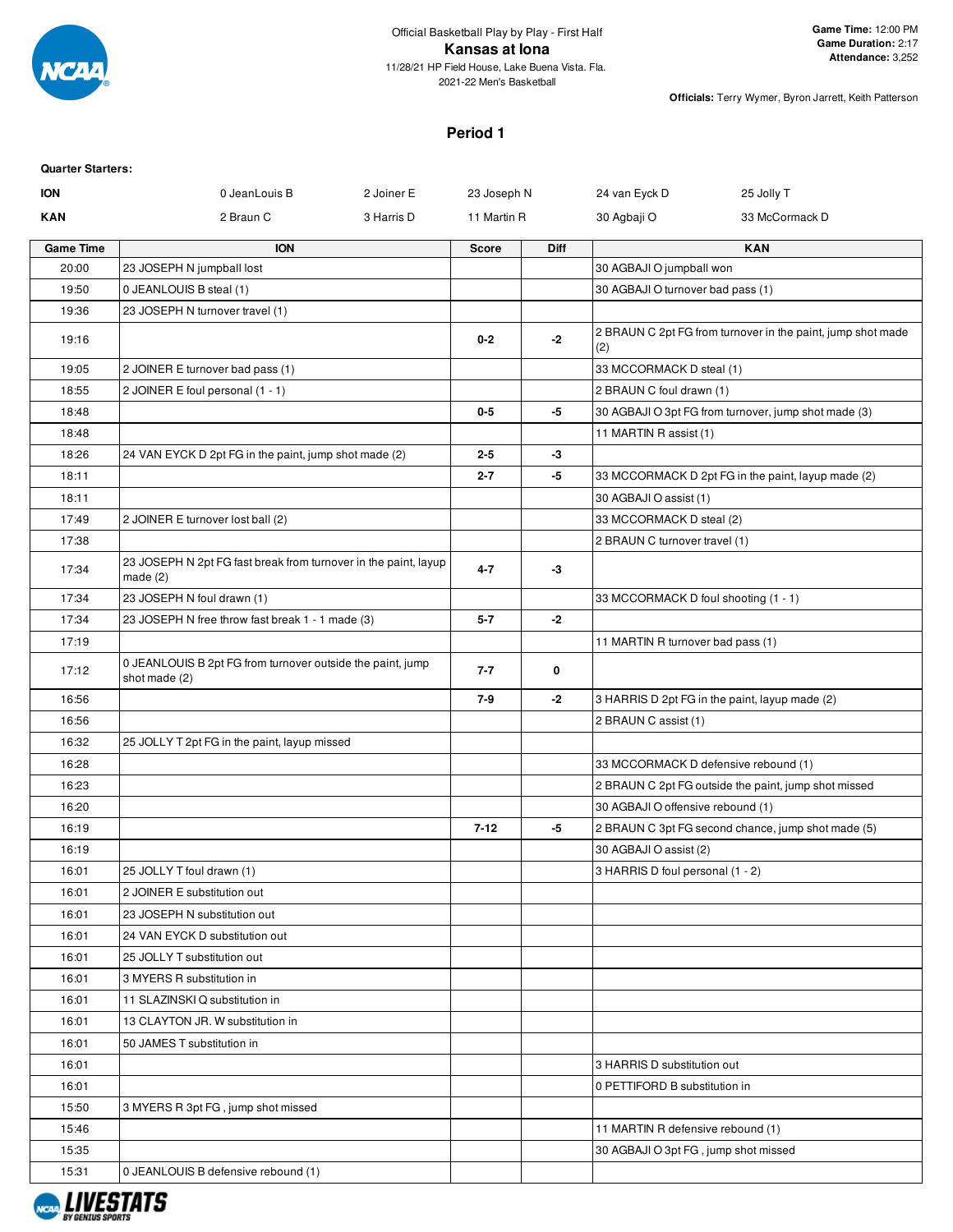

2021-22 Men's Basketball

| <b>Game Time</b> | <b>ION</b>                                                                | <b>Score</b>  | Diff  | <b>KAN</b>                                                          |
|------------------|---------------------------------------------------------------------------|---------------|-------|---------------------------------------------------------------------|
| 15:22            | 11 SLAZINSKI Q 3pt FG, jump shot missed                                   |               |       |                                                                     |
| 15:19            | 3 MYERS R offensive rebound (1)                                           |               |       |                                                                     |
| 15:17            |                                                                           | Timeout media |       |                                                                     |
| 15:17            |                                                                           |               |       | 33 MCCORMACK D substitution out                                     |
| 15:17            |                                                                           |               |       | 44 LIGHTFOOT M substitution in                                      |
| 15:04            | 0 JEANLOUIS B 2pt FG second chance outside the paint, jump<br>shot missed |               |       |                                                                     |
| 15:01            |                                                                           |               |       | 44 LIGHTFOOT M defensive rebound (1)                                |
| 14:49            |                                                                           |               |       | 44 LIGHTFOOT M 2pt FG in the paint, jump shot missed                |
| 14:46            |                                                                           |               |       | 2 BRAUN C offensive rebound (1)                                     |
| 14:45            |                                                                           | $7 - 14$      | $-7$  | 2 BRAUN C 2pt FG second chance in the paint, layup made (7)         |
| 14:39            | 13 CLAYTON JR. W 2pt FG in the paint, jump shot missed                    |               |       |                                                                     |
| 14:35            |                                                                           |               |       | 0 PETTIFORD B defensive rebound (1)                                 |
| 14:30            |                                                                           |               |       | 2 BRAUN C 3pt FG, jump shot missed                                  |
| 14:23            |                                                                           |               |       | 44 LIGHTFOOT M offensive rebound (2)                                |
| 14:20            | 11 SLAZINSKI Q foul shooting (1 - 2)                                      |               |       | 44 LIGHTFOOT M foul drawn (1)                                       |
|                  |                                                                           |               |       |                                                                     |
| 14:20            |                                                                           |               |       | 44 LIGHTFOOT M free throw 1 - 2 missed                              |
| 14:20            |                                                                           |               |       | offensive dead ball rebound (1)                                     |
| 14:20            | 0 JEANLOUIS B substitution out                                            |               |       |                                                                     |
| 14:20            | 50 JAMES T substitution out                                               |               |       |                                                                     |
| 14:20            | 5 DUACH J substitution in                                                 |               |       |                                                                     |
| 14:20            | 23 JOSEPH N substitution in                                               |               |       |                                                                     |
| 14:20            |                                                                           |               |       | 11 MARTIN R substitution out                                        |
| 14:20            |                                                                           |               |       | 1 YESUFU J substitution in                                          |
| 14:20            |                                                                           | $7 - 15$      | -8    | 44 LIGHTFOOT M free throw 2 - 2 made (1)                            |
| 13:59            | 23 JOSEPH N turnover lost ball (2)                                        |               |       | 30 AGBAJI O steal (1)                                               |
| 13:54            |                                                                           | $7 - 17$      | $-10$ | 30 AGBAJI O 2pt FG from turnover in the paint, layup made (5)       |
| 13:47            | Timeout 30 Sec                                                            |               |       |                                                                     |
| 13:47            |                                                                           |               |       | 2 BRAUN C substitution out                                          |
| 13:47            |                                                                           |               |       | 10 WILSON J substitution in                                         |
| 13:31            | 23 JOSEPH N foul offensive (1 - 3)                                        |               |       | 0 PETTIFORD B foul drawn (1)                                        |
| 13:31            | 23 JOSEPH N turnover offensive (3)                                        |               |       |                                                                     |
| 13:22            |                                                                           | $7 - 19$      | $-12$ | 44 LIGHTFOOT M 2pt FG from turnover in the paint, dunk, made<br>(3) |
| 13:22            |                                                                           |               |       | 0 PETTIFORD B assist (1)                                            |
| 13:03            | 3 MYERS R 3pt FG, jump shot missed                                        |               |       |                                                                     |
| 13:00            | 11 SLAZINSKI Q offensive rebound (1)                                      |               |       |                                                                     |
| 12:55            | 3 MYERS R 3pt FG second chance, jump shot made (3)                        | 10-19         | -9    |                                                                     |
| 12:55            | 11 SLAZINSKI Q assist (1)                                                 |               |       |                                                                     |
| 12:32            |                                                                           |               |       | 10 WILSON J 2pt FG in the paint, layup missed                       |
| 12:30            |                                                                           |               |       | 44 LIGHTFOOT M offensive rebound (3)                                |
| 12:30            |                                                                           |               |       | 44 LIGHTFOOT M 2pt FG second chance in the paint, layup<br>missed   |
| 12:30            |                                                                           |               |       | offensive dead ball rebound (2)                                     |
| 12:30            | 3 MYERS R substitution out                                                |               |       |                                                                     |
| 12:30            | 5 DUACH J substitution out                                                |               |       |                                                                     |
| 12:30            | 13 CLAYTON JR. W substitution out                                         |               |       |                                                                     |
| 12:30            | 0 JEANLOUIS B substitution in                                             |               |       |                                                                     |
| 12:30            | 2 JOINER E substitution in                                                |               |       |                                                                     |
| 12:30            | 25 JOLLY T substitution in                                                |               |       |                                                                     |
|                  |                                                                           |               |       |                                                                     |

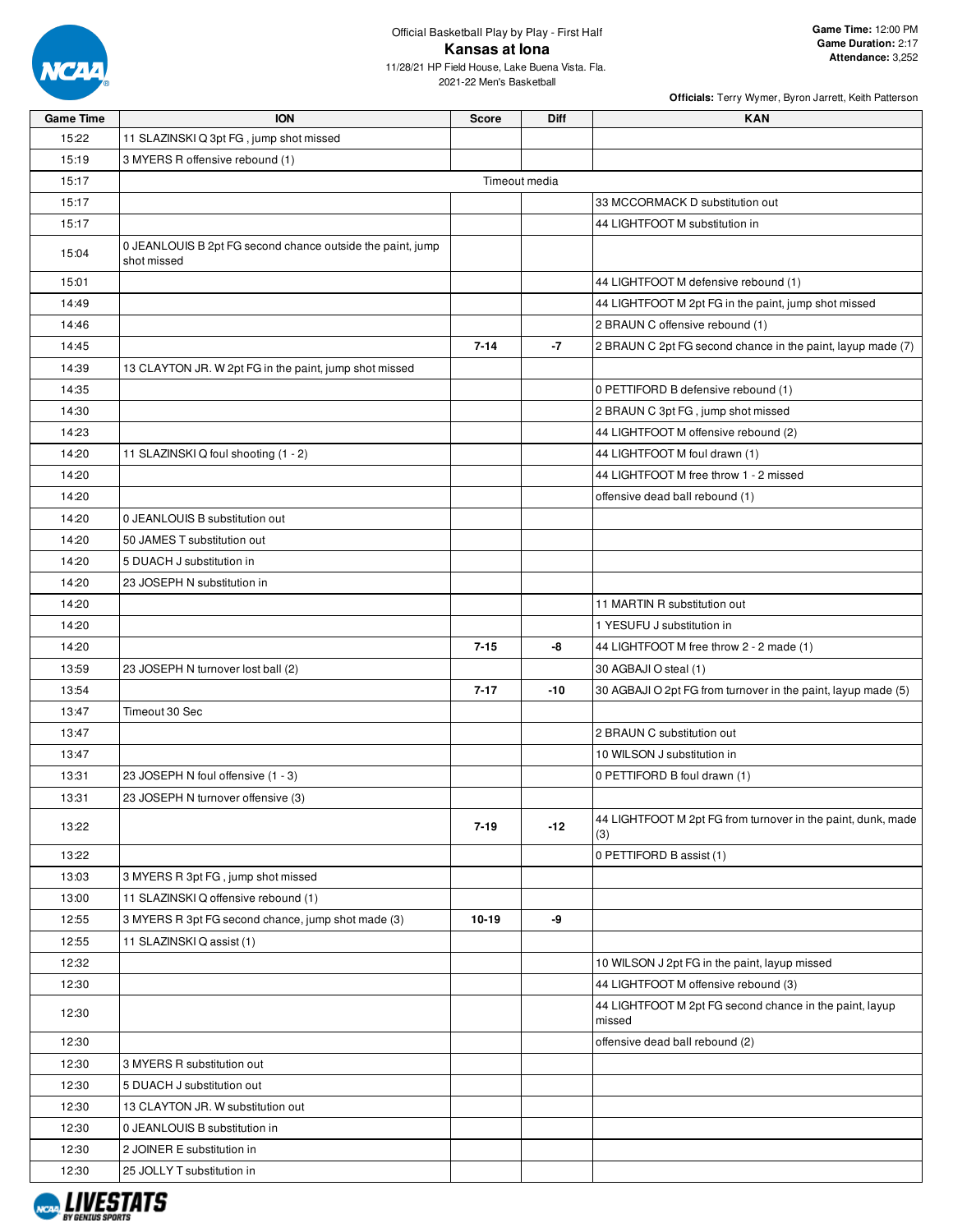

2021-22 Men's Basketball

| <b>Game Time</b> | <b>ION</b>                                                   | <b>Score</b> | <b>Diff</b>   | <b>KAN</b>                                                                     |
|------------------|--------------------------------------------------------------|--------------|---------------|--------------------------------------------------------------------------------|
| 12:24            |                                                              |              |               | 10 WILSON J 2pt FG second chance in the paint, jump shot<br>missed             |
| 12:20            | 23 JOSEPH N defensive rebound (1)                            |              |               |                                                                                |
| 12:05            | 23 JOSEPH N 2pt FG in the paint, layup made (5)              | $12 - 19$    | $-7$          |                                                                                |
| 12:05            | 23 JOSEPH N foul drawn (2)                                   |              |               | 10 WILSON J foul shooting (1 - 3)                                              |
| 12:05            |                                                              |              |               | 30 AGBAJI O substitution out                                                   |
| 12:05            |                                                              |              |               | 2 BRAUN C substitution in                                                      |
| 12:05            | 23 JOSEPH N free throw 1 - 1 missed                          |              |               |                                                                                |
| 12:02            |                                                              |              |               | 10 WILSON J defensive rebound (1)                                              |
| 11:54            |                                                              | $12 - 21$    | -9            | 1 YESUFU J 2pt FG outside the paint, jump shot made (2)                        |
| 11:32            | 11 SLAZINSKI Q 3pt FG, jump shot made (3)                    | 15-21        | -6            |                                                                                |
| 11:32            | 2 JOINER E assist (1)                                        |              |               |                                                                                |
| 10:55            |                                                              | 15-23        | -8            | 0 PETTIFORD B 2pt FG in the paint, layup made (2)                              |
| 10:30            | 23 JOSEPH N 2pt FG outside the paint, jump shot missed       |              |               |                                                                                |
| 10:27            |                                                              |              |               | 2 BRAUN C defensive rebound (2)                                                |
| 10:17            |                                                              |              |               | 44 LIGHTFOOT M 2pt FG in the paint, layup missed                               |
| 10:15            | 2 JOINER E defensive rebound (1)                             |              |               |                                                                                |
| 10:12            | 0 JEANLOUIS B 2pt FG fast break in the paint, layup made (4) | 17-23        | -6            |                                                                                |
| 10:12            | 2 JOINER E assist (2)                                        |              |               |                                                                                |
| 09:46            |                                                              | 17-25        | -8            | 44 LIGHTFOOT M 2pt FG in the paint, layup made (5)                             |
| 09:46            |                                                              |              |               | 1 YESUFU J assist (1)                                                          |
| 09:27            | 0 JEANLOUIS B foul drawn (1)                                 |              |               | 0 PETTIFORD B foul personal (1 - 4)                                            |
| 09:27            |                                                              |              | Timeout media |                                                                                |
| 09:27            | 11 SLAZINSKI Q substitution out                              |              |               |                                                                                |
| 09:27            | 24 VAN EYCK D substitution in                                |              |               |                                                                                |
| 09:27            |                                                              |              |               | 0 PETTIFORD B substitution out                                                 |
| 09:27            |                                                              |              |               | 1 YESUFU J substitution out                                                    |
| 09:27            |                                                              |              |               | 10 WILSON J substitution out                                                   |
| 09:27            |                                                              |              |               | 44 LIGHTFOOT M substitution out                                                |
| 09:27            |                                                              |              |               | 3 HARRIS D substitution in                                                     |
| 09:27            |                                                              |              |               | 11 MARTIN R substitution in                                                    |
| 09:27            |                                                              |              |               | 30 AGBAJI O substitution in                                                    |
| 09:27            |                                                              |              |               | 33 MCCORMACK D substitution in                                                 |
| 09:15            | 25 JOLLY T foul offensive (1 - 4)                            |              |               | 3 HARRIS D foul drawn (1)                                                      |
| 09:15            | 25 JOLLY T turnover offensive (1)                            |              |               |                                                                                |
| 08:59            | 23 JOSEPH N foul shooting (2 - 5)                            |              |               | 33 MCCORMACK D foul drawn (1)                                                  |
| 08:59            |                                                              | 17-26        | -9            | 33 MCCORMACK D free throw 1 - 2 made (3)                                       |
| 08:59            | 23 JOSEPH N substitution out                                 |              |               |                                                                                |
| 08:59            | 50 JAMES T substitution in                                   |              |               |                                                                                |
| 08:59            |                                                              | $17 - 27$    | $-10$         | 33 MCCORMACK D free throw 2 - 2 made (4)                                       |
| 08:54            | 2 JOINER E turnover lost ball (3)                            |              |               | 2 BRAUN C steal (1)                                                            |
| 08:49            |                                                              |              |               | 2 BRAUN C 2pt FG from turnover outside the paint, jump shot<br>missed          |
| 08:44            |                                                              |              |               | 11 MARTIN R offensive rebound (2)                                              |
| 08:44            |                                                              | 17-29        | $-12$         | 11 MARTIN R 2pt FG from turnover second chance in the paint,<br>layup made (2) |
| 08:26            | 0 JEANLOUIS B 2pt FG in the paint, jump shot missed          |              |               |                                                                                |
| 08:23            |                                                              |              |               | 33 MCCORMACK D defensive rebound (2)                                           |
| 08:18            | 0 JEANLOUIS B steal (2)                                      |              |               | 3 HARRIS D turnover bad pass (1)                                               |
| 08:11            | 25 JOLLY T 3pt FG from turnover, jump shot missed            |              |               |                                                                                |

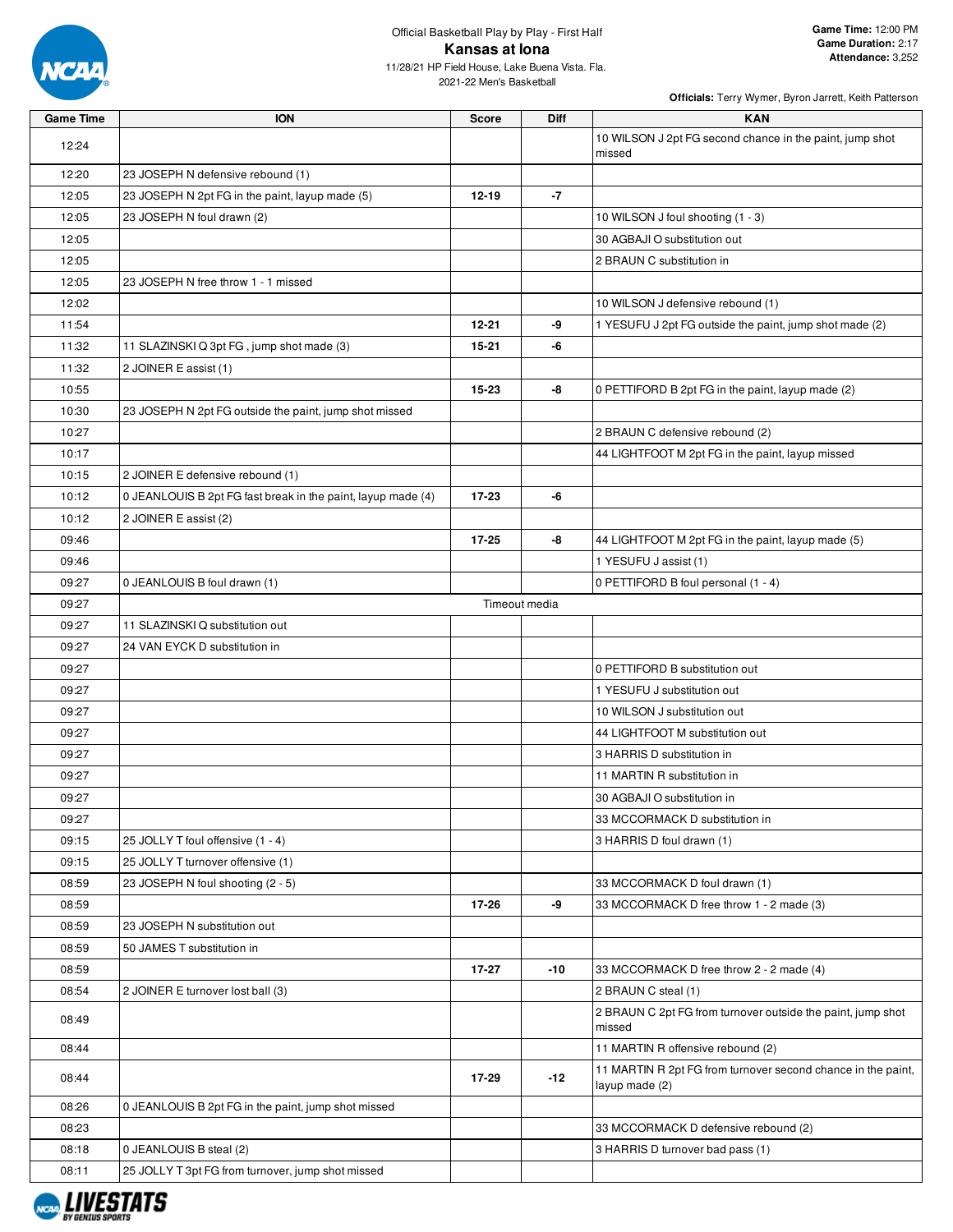

2021-22 Men's Basketball

| <b>Game Time</b> | <b>ION</b>                                                           | <b>Score</b>  | Diff  | <b>KAN</b>                                                                |
|------------------|----------------------------------------------------------------------|---------------|-------|---------------------------------------------------------------------------|
| 08:08            |                                                                      |               |       | 33 MCCORMACK D defensive rebound (3)                                      |
| 07:51            |                                                                      | 17-31         | $-14$ | 33 MCCORMACK D 2pt FG in the paint, dunk, made (6)                        |
| 07:51            |                                                                      |               |       | 2 BRAUN C assist (2)                                                      |
| 07:35            | Timeout 30 Sec                                                       |               |       |                                                                           |
| 07:35            |                                                                      | Timeout media |       |                                                                           |
| 07:35            | 0 JEANLOUIS B substitution out                                       |               |       |                                                                           |
| 07:35            | 50 JAMES T substitution out                                          |               |       |                                                                           |
| 07:35            | 3 MYERS R substitution in                                            |               |       |                                                                           |
| 07:35            | 22 WILDY J substitution in                                           |               |       |                                                                           |
| 07:35            | 22 WILDY J 3pt FG, jump shot missed                                  |               |       |                                                                           |
| 07:27            |                                                                      |               |       | 11 MARTIN R defensive rebound (3)                                         |
| 07:10            | 3 MYERS R foul drawn (1)                                             |               |       | 33 MCCORMACK D foul offensive (2 - 5)                                     |
| 07:10            |                                                                      |               |       | 33 MCCORMACK D turnover offensive (1)                                     |
| 07:10            | 22 WILDY J 3pt FG from turnover, jump shot missed                    |               |       |                                                                           |
| 07:03            |                                                                      |               |       | 11 MARTIN R defensive rebound (4)                                         |
| 06:59            |                                                                      |               |       | 33 MCCORMACK D 2pt FG in the paint, jump shot missed                      |
| 06:51            | defensive dead ball rebound (1)                                      |               |       |                                                                           |
| 06:41            | 2 JOINER E turnover lost ball (4)                                    |               |       | 2 BRAUN C steal (2)                                                       |
| 06:36            |                                                                      | 17-33         | -16   | 2 BRAUN C 2pt FG fast break from turnover in the paint, dunk,<br>made(9)  |
| 06:09            | 3 MYERS R substitution out                                           |               |       |                                                                           |
| 06:09            | 13 CLAYTON JR. W substitution in                                     |               |       |                                                                           |
| 06:09            |                                                                      |               |       | 33 MCCORMACK D substitution out                                           |
| 06:09            |                                                                      |               |       | 44 LIGHTFOOT M substitution in                                            |
| 06:01            | 13 CLAYTON JR. W 2pt FG in the paint, jump shot missed               |               |       |                                                                           |
| 05:57            | 24 VAN EYCK D offensive rebound (1)                                  |               |       |                                                                           |
| 05:51            | 24 VAN EYCK D 2pt FG second chance in the paint, layup<br>made $(4)$ | 19-33         | $-14$ |                                                                           |
| 05:31            | 25 JOLLY T foul personal (2 - 6)                                     |               |       | 30 AGBAJI O foul drawn (1)                                                |
| 05:28            |                                                                      | 19-35         | -16   | 11 MARTIN R 2pt FG outside the paint, jump shot made (4)                  |
| 05:28            |                                                                      |               |       | 44 LIGHTFOOT M assist (1)                                                 |
| 05:12            | 13 CLAYTON JR. W 3pt FG, jump shot missed                            |               |       |                                                                           |
| 05:08            |                                                                      |               |       | 44 LIGHTFOOT M defensive rebound (4)                                      |
| 04:57            |                                                                      | 19-37         | -18   | 2 BRAUN C 2pt FG in the paint, layup made (11)                            |
| 04:57            |                                                                      |               |       | 3 HARRIS D assist (1)                                                     |
| 04:39            | 2 JOINER E foul offensive (2 - 7)                                    |               |       | 2 BRAUN C foul drawn (2)                                                  |
| 04:39            | 2 JOINER E turnover offensive (5)                                    |               |       |                                                                           |
| 04:39            | 2 JOINER E substitution out                                          |               |       |                                                                           |
| 04:39            | 22 WILDY J substitution out                                          |               |       |                                                                           |
| 04:39            | 3 MYERS R substitution in                                            |               |       |                                                                           |
| 04:39            | 50 JAMES T substitution in                                           |               |       |                                                                           |
| 04:16            |                                                                      | 19-39         | -20   | 44 LIGHTFOOT M 2pt FG from turnover in the paint, jump shot<br>made $(7)$ |
| 03:49            | 3 MYERS R 2pt FG outside the paint, jump shot missed                 |               |       |                                                                           |
| 03:46            |                                                                      |               |       | 2 BRAUN C defensive rebound (3)                                           |
| 03:42            |                                                                      | 19-41         | $-22$ | 2 BRAUN C 2pt FG fast break in the paint, layup made (13)                 |
| 03:26            | 50 JAMES T 2pt FG outside the paint, jump shot made (2)              | $21 - 41$     | -20   |                                                                           |
| 03:26            | 25 JOLLY T assist (1)                                                |               |       |                                                                           |
| 03:17            |                                                                      |               |       | 2 BRAUN C 2pt FG in the paint, jump shot missed                           |
| 03:13            | 24 VAN EYCK D defensive rebound (2)                                  |               |       |                                                                           |

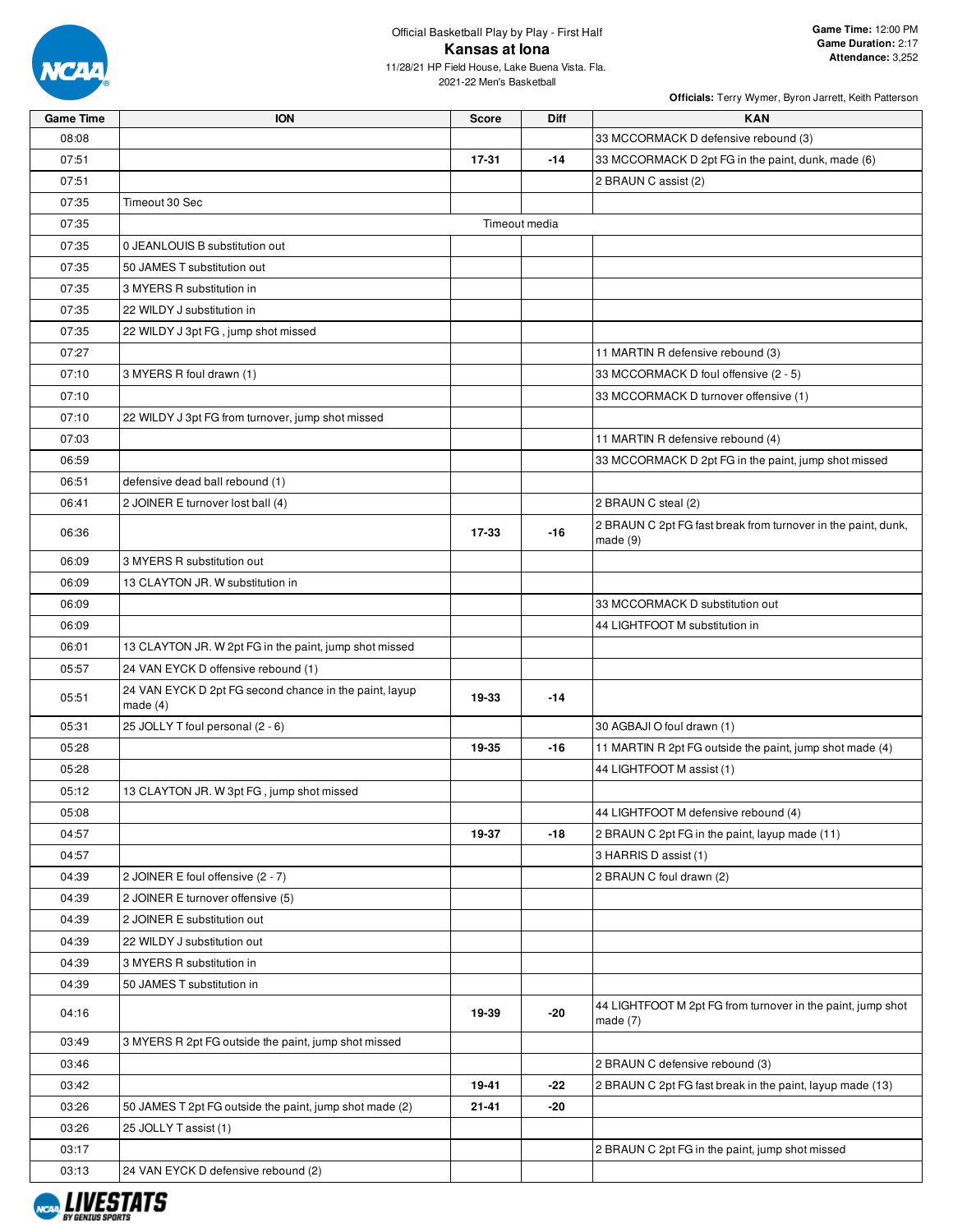

2021-22 Men's Basketball

| <b>Game Time</b> | <b>ION</b>                                       | <b>Score</b>  | Diff  | <b>KAN</b>                                                       |
|------------------|--------------------------------------------------|---------------|-------|------------------------------------------------------------------|
| 03:08            | 25 JOLLY T 2pt FG in the paint, layup made (2)   | 23-41         | -18   |                                                                  |
| 03:08            | 25 JOLLY T foul drawn (2)                        |               |       | 2 BRAUN C foul shooting (1 - 6)                                  |
| 03:08            |                                                  | Timeout media |       |                                                                  |
| 03:08            | 24 VAN EYCK D substitution out                   |               |       |                                                                  |
| 03:08            | 11 SLAZINSKI Q substitution in                   |               |       |                                                                  |
| 03:08            |                                                  |               |       | 2 BRAUN C substitution out                                       |
| 03:08            |                                                  |               |       | 3 HARRIS D substitution out                                      |
| 03:08            |                                                  |               |       | 11 MARTIN R substitution out                                     |
| 03:08            |                                                  |               |       | 44 LIGHTFOOT M substitution out                                  |
| 03:08            |                                                  |               |       | 0 PETTIFORD B substitution in                                    |
| 03:08            |                                                  |               |       | 10 WILSON J substitution in                                      |
| 03:08            |                                                  |               |       | 21 CLEMENCE Z substitution in                                    |
| 03:08            |                                                  |               |       | 55 COLEMAN-LANDS J substitution in                               |
| 03:08            | 25 JOLLY T free throw 1 - 1 made (3)             | 24-41         | $-17$ |                                                                  |
| 02:49            | 50 JAMES T foul shooting (1 - 8)                 |               |       | 21 CLEMENCE Z foul drawn (1)                                     |
| 02:49            |                                                  | 24-42         | $-18$ | 21 CLEMENCE Z free throw 1 - 2 made (1)                          |
| 02:49            | 13 CLAYTON JR. W substitution out                |               |       |                                                                  |
| 02:49            | 1 CASHAW C substitution in                       |               |       |                                                                  |
| 02:48            |                                                  |               |       | 21 CLEMENCE Z free throw 2 - 2 missed                            |
| 02:47            | 50 JAMES T defensive rebound (1)                 |               |       |                                                                  |
| 02:28            | 25 JOLLY T foul drawn (3)                        |               |       | 21 CLEMENCE Z foul shooting (1 - 7)                              |
| 02:28            | 25 JOLLY T free throw 1 - 2 made (4)             | 25-42         | $-17$ |                                                                  |
| 02:28            | 25 JOLLY T free throw 2 - 2 made (5)             | 26-42         | $-16$ |                                                                  |
| 02:08            |                                                  |               |       | 21 CLEMENCE Z 3pt FG, jump shot missed                           |
| 02:03            | 3 MYERS R defensive rebound (2)                  |               |       |                                                                  |
| 01:51            | 25 JOLLY T 2pt FG in the paint, jump shot missed |               |       |                                                                  |
| 01:47            |                                                  |               |       | 10 WILSON J defensive rebound (2)                                |
| 01:48            | 1 CASHAW C foul personal (1 - 9)                 |               |       | 10 WILSON J foul drawn (1)                                       |
| 01:47            |                                                  |               |       | 10 WILSON J 1&1 free throw 1 missed                              |
| 01:45            | 50 JAMES T defensive rebound (2)                 |               |       |                                                                  |
| 01:45            | 50 JAMES T foul drawn (1)                        |               |       | 55 COLEMAN-LANDS J foul personal (1 - 8)                         |
| 01:45            | 50 JAMES T 1&1 free throw 1 made (3)             | 27-42         | $-15$ |                                                                  |
| 01:45            | 50 JAMES T 1&1 free throw 2 made (4)             | 28-42         | $-14$ |                                                                  |
| 01:35            |                                                  |               |       | 30 AGBAJI O 2pt FG outside the paint, jump shot blocked          |
| 01:35            | 50 JAMES T block (1)                             |               |       |                                                                  |
| 01:29            |                                                  |               |       | 30 AGBAJI O offensive rebound (2)                                |
| 01:21            |                                                  | 28-44         | -16   | 10 WILSON J 2pt FG second chance in the paint, layup made<br>(2) |
| 00:55            | 3 MYERS R 3pt FG, jump shot made (6)             | 31-44         | $-13$ |                                                                  |
| 00:55            | 1 CASHAW C assist (1)                            |               |       |                                                                  |
| 00:55            |                                                  |               |       | Timeout 30 Sec                                                   |
| 00:55            |                                                  |               |       | 0 PETTIFORD B substitution out                                   |
| 00:55            |                                                  |               |       | 10 WILSON J substitution out                                     |
| 00:55            |                                                  |               |       | 21 CLEMENCE Z substitution out                                   |
| 00:55            |                                                  |               |       | 55 COLEMAN-LANDS J substitution out                              |
| 00:55            |                                                  |               |       | 2 BRAUN C substitution in                                        |
| 00:55            |                                                  |               |       | 3 HARRIS D substitution in                                       |
| 00:55            |                                                  |               |       | 11 MARTIN R substitution in                                      |
| 00:55            |                                                  |               |       | 33 MCCORMACK D substitution in                                   |
|                  |                                                  |               |       |                                                                  |

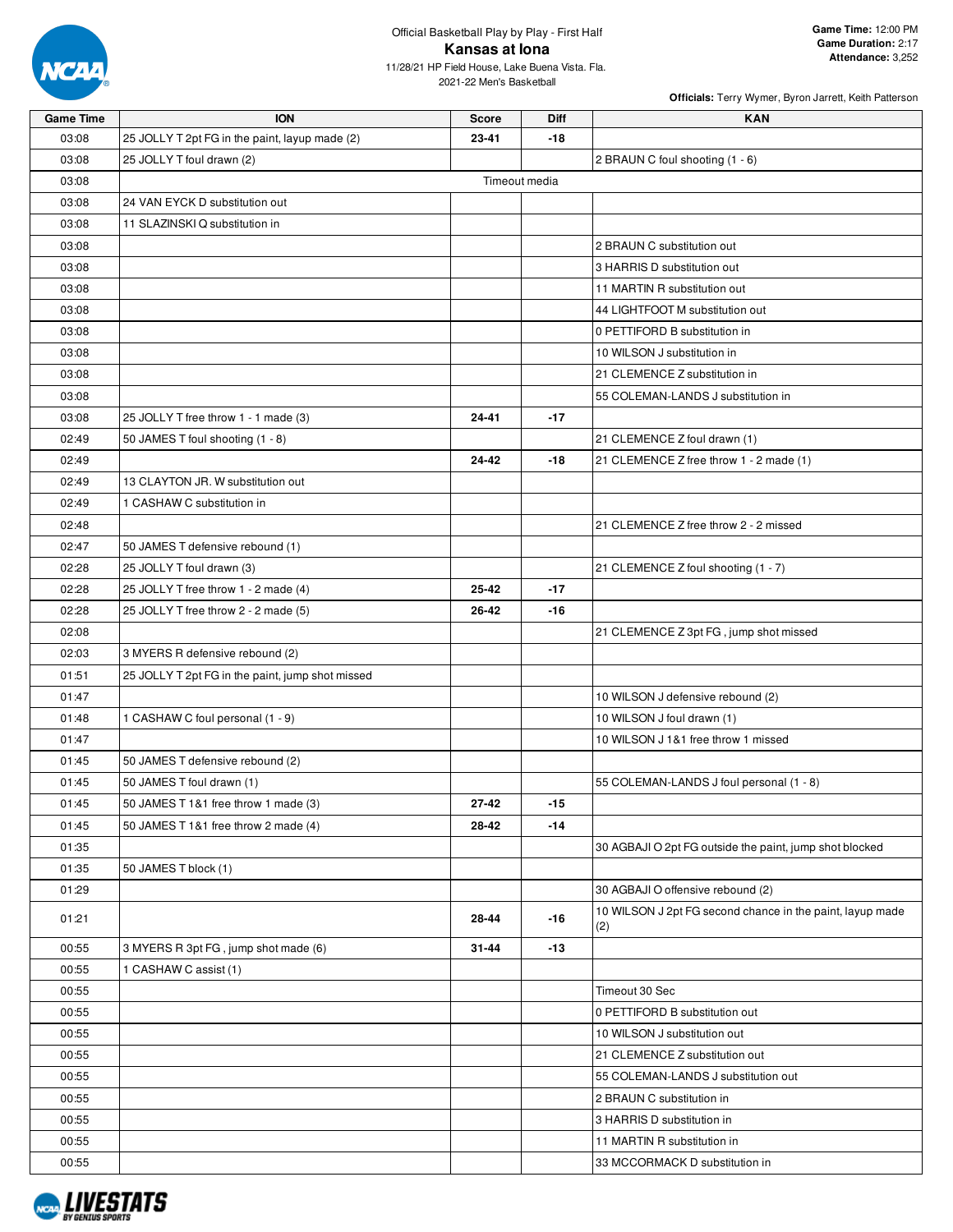

2021-22 Men's Basketball

| <b>Game Time</b>     | <b>ION</b>                           | <b>Score</b> | <b>Diff</b> | <b>KAN</b>                                         |  |  |  |  |
|----------------------|--------------------------------------|--------------|-------------|----------------------------------------------------|--|--|--|--|
| 00:43                |                                      | $31 - 46$    | $-15$       | 30 AGBAJI O 2pt FG in the paint, alleyoop made (7) |  |  |  |  |
| 00:43                |                                      |              |             | 2 BRAUN C assist (3)                               |  |  |  |  |
| 00:20                | 3 MYERS R turnover travel (1)        |              |             |                                                    |  |  |  |  |
| 00:20                | 25 JOLLY T substitution out          |              |             |                                                    |  |  |  |  |
| 00:20                | 0 JEANLOUIS B substitution in        |              |             |                                                    |  |  |  |  |
| 00:04                |                                      |              |             | 2 BRAUN C 3pt FG from turnover, jump shot missed   |  |  |  |  |
| 00:01                | 11 SLAZINSKI Q defensive rebound (2) |              |             |                                                    |  |  |  |  |
| <b>END OF PERIOD</b> |                                      |              |             |                                                    |  |  |  |  |
| <b>ION 31-46 KAN</b> |                                      |              |             |                                                    |  |  |  |  |

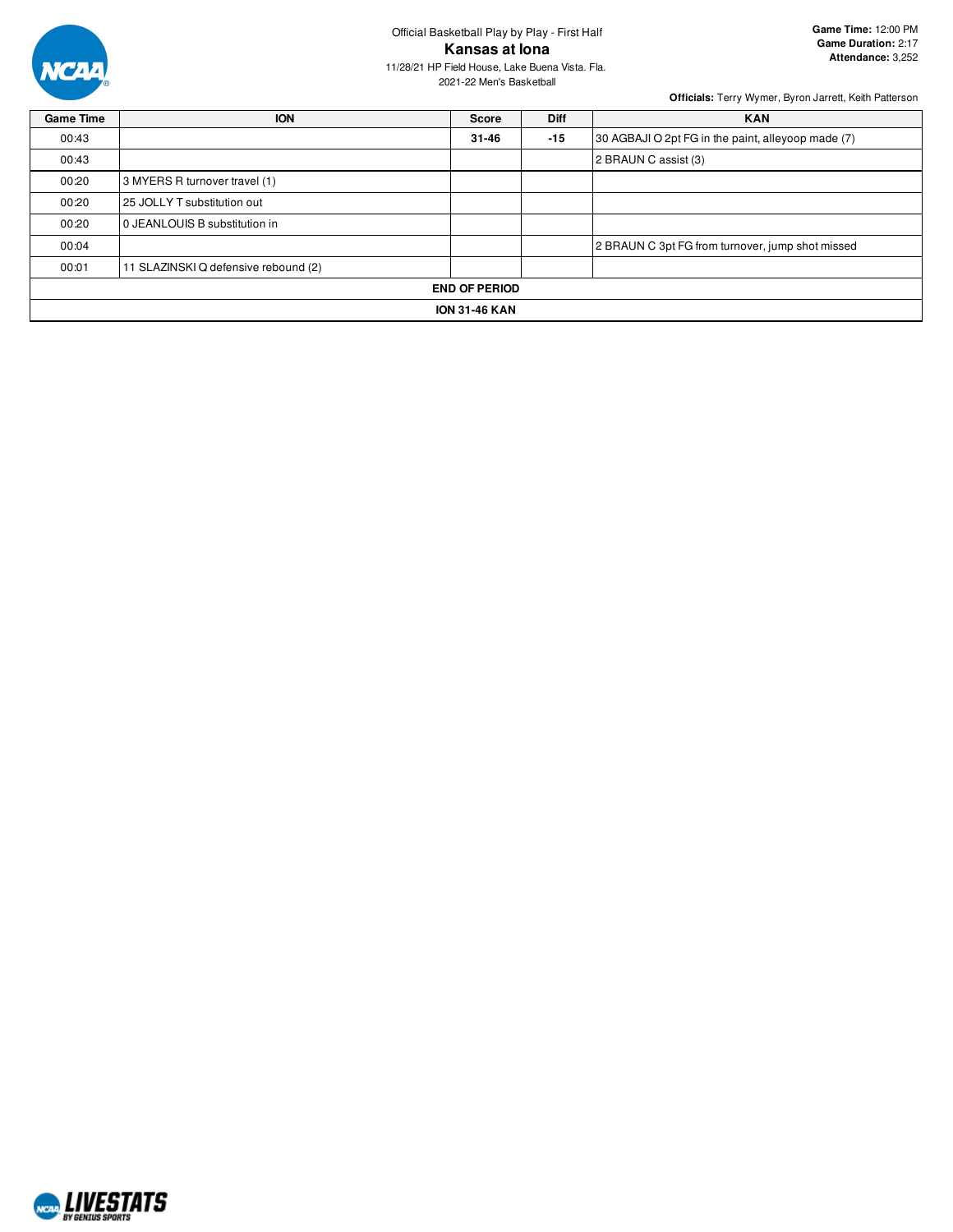

#### Official Basketball Box Score - First Half **Kansas at Iona** 11/28/21 HP Field House, Lake Buena Vista. Fla. 2021-22 Men's Basketball

**Officials:** Terry Wymer, Byron Jarrett, Keith Patterson

|               |                        |   |       | <b>FG</b> | 3P      | <b>FT</b> |           |                | <b>Rebounds</b> |             | <b>Fouls</b> | <b>TP</b> | <b>AS</b> | <b>TO</b> | <b>ST</b> |           | <b>Blocks</b> | $+/-$ |
|---------------|------------------------|---|-------|-----------|---------|-----------|-----------|----------------|-----------------|-------------|--------------|-----------|-----------|-----------|-----------|-----------|---------------|-------|
|               | NO. Name               |   | Min   | M-A       | M-A     | M-A       | <b>OR</b> | <b>DR</b>      | <b>TOT</b>      | <b>PF</b>   | <b>FD</b>    |           |           |           |           | <b>BS</b> | <b>BA</b>     |       |
| 33            | David McCormack        | F | 08:56 | $2 - 3$   | $0-0$   | $2 - 2$   | 0         | 3              | 3               | 2           |              | 6         | 0         |           | 2         | 0         | 0             | 15    |
| 2             | <b>Christian Braun</b> | G | 16:05 | $6 - 11$  | $1-3$   | $0 - 0$   |           | $\overline{2}$ | 3               |             | 2            | 13        | 3         |           | 2         | 0         | 0             | 23    |
| 3             | Dajuan Harris          | G | 11:13 | 1-1       | $0-0$   | $0 - 0$   | $\Omega$  | 0              | 0               | 1           |              | 2         |           |           | 0         | 0         | 0             | 17    |
| 11            | Remy Martin            | G | 12:54 | $2 - 2$   | $0-0$   | $0 - 0$   |           | 3              | 4               | $\mathbf 0$ | $\Omega$     | 4         |           |           | 0         | 0         | 0             | 19    |
| 30            | Ochai Agbaji           | G | 17:22 | $3 - 5$   | $1-2$   | $0 - 0$   | 2         | $\Omega$       | 2               | $\Omega$    |              | 7         | 2         |           |           | 0         |               | 14    |
| 0             | <b>Bobby Pettiford</b> |   | 08:47 | $1 - 1$   | $0-0$   | $0 - 0$   | $\Omega$  |                |                 |             |              | 2         |           | 0         | 0         | 0         | 0             | $-2$  |
| 44            | Mitch Lightfoot        |   | 08:51 | $3-6$     | $0-0$   | $1 - 2$   | 2         | $\overline{2}$ | 4               | $\Omega$    |              |           |           | 0         | 0         | 0         | 0             | 5     |
|               | Joseph Yesufu          |   | 04:53 | $1 - 1$   | $0-0$   | $0 - 0$   | $\Omega$  | 0              | $\Omega$        | $\Omega$    | 0            | 2         |           | 0         | 0         | 0         | 0             |       |
| 10            | Jalen Wilson           |   | 06:33 | $1-3$     | $0-0$   | $0 - 1$   | $\Omega$  | 2              | 2               |             |              | 2         | 0         | 0         | 0         | 0         | 0             | $-7$  |
| 21            | Zach Clemence          |   | 02:13 | $0 - 1$   | $0 - 1$ | $1 - 2$   | $\Omega$  | $\Omega$       | $\Omega$        |             |              |           | 0         | 0         | 0         | 0         | 0             | -5    |
| 55            | Jalen Coleman-Lands    |   | 02:13 | $0 - 0$   | $0-0$   | $0 - 0$   | 0         | 0              | 0               |             | 0            | $\Omega$  | 0         | 0         | 0         | 0         | 0             | -5    |
| Team          |                        |   |       |           |         |           | 0         | 0              | 0               |             |              | 0         |           | 0         |           |           |               |       |
| <b>Totals</b> |                        |   |       | 20-34     | $2 - 6$ | $4 - 7$   | 6         | 13             | 19              | 8           | 9            | 46        | 10        | 5         | 5         | 0         |               | 15    |

| <b>Shooting By Period</b> |           |       |  |  |  |  |
|---------------------------|-----------|-------|--|--|--|--|
| 1st FG%                   | $20 - 34$ | 58.8% |  |  |  |  |
| 3PT%                      | $2-6$     | 33.3% |  |  |  |  |
| FT%                       | 4-7       | 57.1% |  |  |  |  |
| GM FG%                    | 20-34     | 58.8% |  |  |  |  |
| 3PT%                      | $2-6$     | 33.3% |  |  |  |  |
| FT%                       | $4 - 7$   | 57.1% |  |  |  |  |

Dead Ball Rebounds: 2, 0

| lona |  |  |
|------|--|--|
|      |  |  |

**Technical Fouls:**:NONE

|               |                        |            | FG        | 3P       | FТ      |          |                | <b>Rebounds</b> |                | <b>Fouls</b>   | ТP       | AS I           | <b>TO ST</b> |   |           | <b>Blocks</b> | $+/-$ |                   |
|---------------|------------------------|------------|-----------|----------|---------|----------|----------------|-----------------|----------------|----------------|----------|----------------|--------------|---|-----------|---------------|-------|-------------------|
|               | NO. Name               | <b>Min</b> | M-A       | M-A      | M-A     |          |                | OR DR TOT       |                | PF FD          |          |                |              |   | <b>BS</b> | <b>BA</b>     |       | 1 <sup>st</sup> I |
| 0             | F<br>Berrick JeanLouis | 10:55      | $2 - 4$   | $0-0$    | $0-0$   | $\Omega$ |                |                 | 0              |                | 4        | 0              | 0            | 2 | 0         | $\mathbf 0$   | $-12$ |                   |
| 23            | Nelly Joseph           | FI 09:20   | $2 - 3$   | $0-0$    | $1-2$   | $\Omega$ |                |                 | 2              | $\overline{c}$ | 5        | 0              | 3            | 0 | 0         | $\mathbf 0$   | -7    |                   |
| 24            | Dylan van Eyck<br>F    | 10:18      | $2 - 2$   | $0-0$    | $0-0$   |          |                | 2               | 0              | $\Omega$       | 4        | 0              | 0            | 0 | 0         | $\mathbf 0$   | -15   | <b>GM F</b>       |
| 2             | Elijah Joiner<br>G     | 11:50      | $0-0$     | $0-0$    | $0-0$   | $\Omega$ |                |                 | 2              | $\Omega$       | 0        | $\overline{2}$ | 5            | 0 | $\Omega$  | $\mathbf{0}$  | $-14$ |                   |
| 25            | Tyson Jolly<br>G       | 16:09      | $1 - 4$   | $0 - 1$  | $3-3$   | $\Omega$ | $\Omega$       | $\Omega$        | $\overline{2}$ | 3              | 5        |                |              | 0 | 0         | 0             | -11   |                   |
| 3             | <b>Ryan Myers</b>      | 09:36      | $2 - 5$   | $2 - 4$  | $0-0$   |          |                | $\overline{c}$  | $\Omega$       |                | 6        | $\Omega$       |              | 0 | 0         | $\mathbf{0}$  | -3    |                   |
| 11            | Quinn Slazinski        | 09:42      | $1-2$     | 1-2      | $0-0$   |          | 1              | 2               |                | $\Omega$       | 3        |                | 0            | 0 | 0         | $\Omega$      | 0     |                   |
| 13            | Walter Clayton Jr.     | 06:51      | $0 - 3$   | $0 - 1$  | $0-0$   | $\Omega$ | $\Omega$       | $\Omega$        | $\Omega$       | $\Omega$       | 0        | 0              | 0            | 0 | 0         | $\mathbf 0$   | -6    |                   |
| 50            | <b>Trey James</b>      | 07:44      | $1 - 1$   | $0 - 0$  | $2 - 2$ | $\Omega$ | $\overline{2}$ | 2               |                |                | 4        | 0              | 0            | 0 |           | 0             | -4    |                   |
| 5             | Joshua Duach           | 01:50      | $0 - 0$   | $0-0$    | $0-0$   | $\Omega$ | $\Omega$       | $\mathbf 0$     | $\mathbf{0}$   | $\Omega$       | 0        | 0              | 0            | 0 | 0         | $\mathbf{0}$  | -2    |                   |
| 22            | Jordan Wildy           | 02:56      | $0 - 2$   | $0 - 2$  | $0-0$   | $\Omega$ | $\Omega$       | $\Omega$        | $\Omega$       | $\Omega$       | 0        | 0              | 0            | 0 | 0         | 0             | -4    |                   |
|               | <b>Colton Cashaw</b>   | 02:49      | $0-0$     | $0-0$    | $0-0$   | $\Omega$ | $\Omega$       | 0               |                | $\Omega$       | 0        |                | 0            | 0 | 0         | 0             | 3     |                   |
| Team          |                        |            |           |          |         | 0        | $\Omega$       | 0               |                |                | $\Omega$ |                | 0            |   |           |               |       |                   |
| <b>Totals</b> |                        |            | $11 - 26$ | $3 - 10$ | $6 - 7$ | 3        | 8              | 11              | 9              | 8              | 31       | 5              | 10           | 2 |           | $\Omega$      | $-15$ |                   |

|     | <b>Shooting By Period</b> |           |       |  |  |  |  |  |  |
|-----|---------------------------|-----------|-------|--|--|--|--|--|--|
| 1st | FG%                       | 11-26     | 42.3% |  |  |  |  |  |  |
|     | 3PT%                      | $3 - 10$  | 30.0% |  |  |  |  |  |  |
|     | FT%                       | 6-7       | 85.7% |  |  |  |  |  |  |
|     | GM FG%                    | $11 - 26$ | 42.3% |  |  |  |  |  |  |
|     | 3PT%                      | $3 - 10$  | 30.0% |  |  |  |  |  |  |
|     | FT%                       | $6 - 7$   | 85.7% |  |  |  |  |  |  |

Dead Ball Rebounds: 0, 1

**Technical Fouls:**:NONE

|                                                            | <b>KAN</b> | <b>ION</b> |                                       |                |    |                                 |     |     |     |  |
|------------------------------------------------------------|------------|------------|---------------------------------------|----------------|----|---------------------------------|-----|-----|-----|--|
| <b>Biggest lead</b>                                        |            |            | <b>Points from</b>                    | <b>KAN ION</b> |    | <b>Period by Period Scoring</b> |     |     |     |  |
|                                                            |            |            | 22 (1st 3:42) 0 (1st 20:00) Turnovers | 17             | 5  |                                 | 1st | 2nd | TOT |  |
| <b>Best Scoring Run</b> $ 12(1^{st}13:22) 5(1^{st}17:12) $ |            |            | Paint                                 | 32             | 12 |                                 |     |     |     |  |
| Lead Changes                                               |            |            | <b>Second Chance</b>                  | 10             | 5  | <b>KAN</b>                      | 46  | 50  | 96  |  |
| <b>Times Tied</b>                                          |            |            | <b>Fast Breaks</b>                    | 4              |    |                                 |     |     |     |  |
| <b>Time with Lead</b>                                      | 19:00      | 00:00      | <b>Bench</b>                          | 14             | 13 |                                 |     |     |     |  |
|                                                            |            |            |                                       |                |    | <b>ION</b>                      | 31  | 52  | 83  |  |

**NCAL LIVESTATS**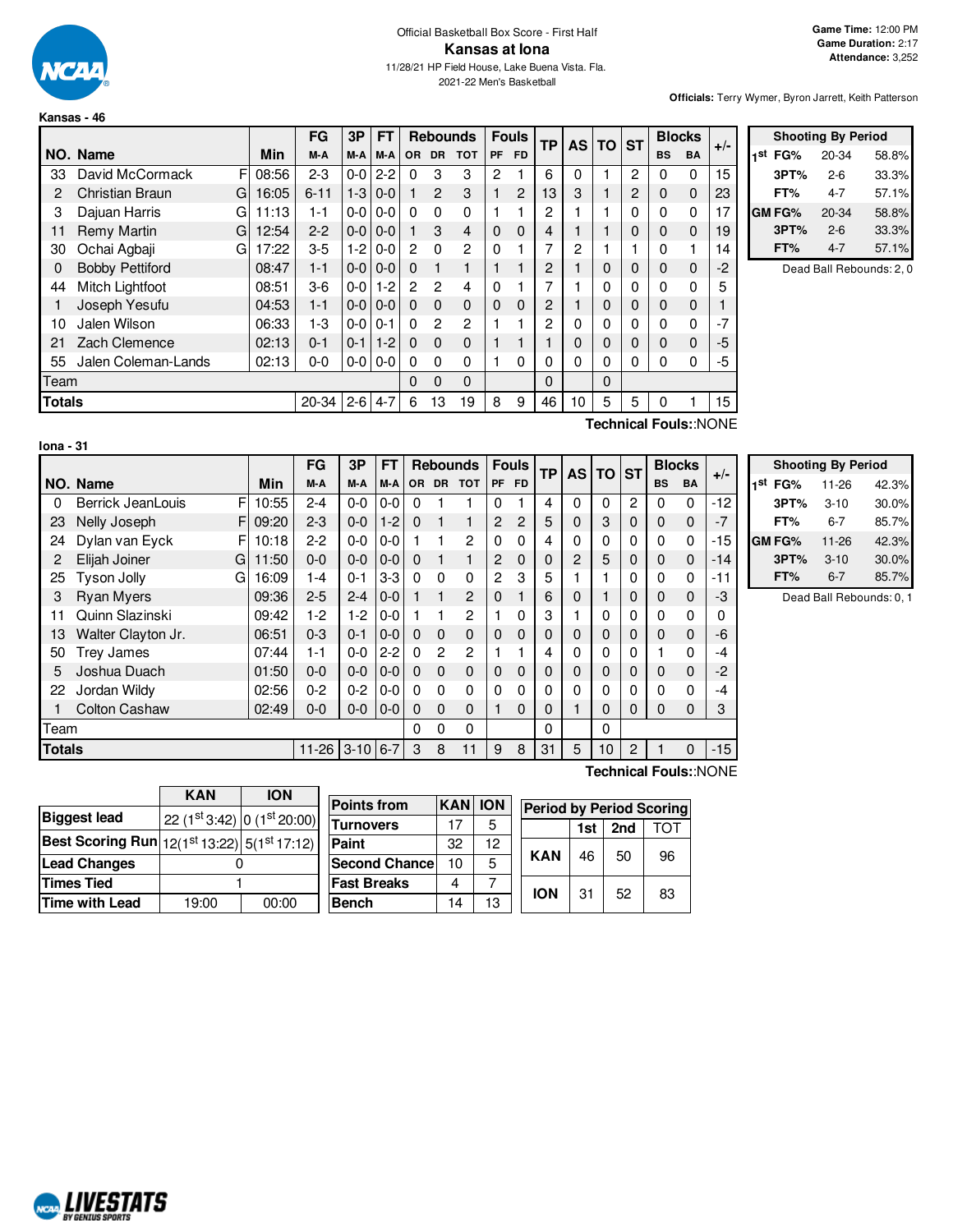

# **Period 2**

| <b>Quarter Starters:</b> |                                                                   |            |              |             |                                        |                                                           |
|--------------------------|-------------------------------------------------------------------|------------|--------------|-------------|----------------------------------------|-----------------------------------------------------------|
| <b>ION</b>               | 0 JeanLouis B                                                     | 2 Joiner E | 23 Joseph N  |             | 24 van Eyck D                          | 25 Jolly T                                                |
| <b>KAN</b>               | 2 Braun C                                                         | 3 Harris D | 11 Martin R  |             | 30 Agbaji O                            | 33 McCormack D                                            |
| <b>Game Time</b>         | <b>ION</b>                                                        |            | <b>Score</b> | <b>Diff</b> |                                        | <b>KAN</b>                                                |
| 20:00                    | 1 CASHAW C substitution out                                       |            |              |             |                                        |                                                           |
| 20:00                    | 3 MYERS R substitution out                                        |            |              |             |                                        |                                                           |
| 20:00                    | 11 SLAZINSKI Q substitution out                                   |            |              |             |                                        |                                                           |
| 20:00                    | 50 JAMES T substitution out                                       |            |              |             |                                        |                                                           |
| 20:00                    | 2 JOINER E substitution in                                        |            |              |             |                                        |                                                           |
| 20:00                    | 23 JOSEPH N substitution in                                       |            |              |             |                                        |                                                           |
| 20:00                    | 24 VAN EYCK D substitution in                                     |            |              |             |                                        |                                                           |
| 20:00                    | 25 JOLLY T substitution in                                        |            |              |             |                                        |                                                           |
| 19:40                    | 25 JOLLY T 2pt FG in the paint, layup made (7)                    |            | 33-46        | $-13$       |                                        |                                                           |
| 19:40                    | 0 JEANLOUIS B assist (1)                                          |            |              |             |                                        |                                                           |
| 19:22                    |                                                                   |            |              |             | 2 BRAUN C 3pt FG, jump shot missed     |                                                           |
| 19:17                    | 2 JOINER E defensive rebound (2)                                  |            |              |             |                                        |                                                           |
| 19:12                    | 25 JOLLY T 3pt FG, jump shot made (10)                            |            | 36-46        | $-10$       |                                        |                                                           |
| 19:10                    |                                                                   |            |              |             | Timeout 30 Sec                         |                                                           |
| 18:52                    |                                                                   |            |              |             |                                        | 30 AGBAJI O 2pt FG in the paint, jump shot missed         |
| 18:49                    |                                                                   |            |              |             | 33 MCCORMACK D offensive rebound (4)   |                                                           |
| 18:44                    |                                                                   |            |              |             |                                        | 30 AGBAJI O 3pt FG second chance, jump shot missed        |
| 18:41                    |                                                                   |            |              |             | 2 BRAUN C offensive rebound (4)        |                                                           |
| 18:36                    |                                                                   |            |              |             | blocked                                | 33 MCCORMACK D 2pt FG second chance in the paint, layup   |
| 18:36                    | 2 JOINER E block (1)                                              |            |              |             |                                        |                                                           |
| 18:31                    | 0 JEANLOUIS B defensive rebound (2)                               |            |              |             |                                        |                                                           |
| 18:17                    | 23 JOSEPH N 2pt FG in the paint, layup missed                     |            |              |             |                                        |                                                           |
| 18:15                    | offensive dead ball rebound (2)                                   |            |              |             |                                        |                                                           |
| 18:15                    |                                                                   |            |              |             | 33 MCCORMACK D substitution out        |                                                           |
| 18:15                    |                                                                   |            |              |             | 44 LIGHTFOOT M substitution in         |                                                           |
| 18:12                    | 24 VAN EYCK D 2pt FG second chance in the paint, layup<br>blocked |            |              |             |                                        |                                                           |
| 18:12                    |                                                                   |            |              |             | 2 BRAUN C block (1)                    |                                                           |
| 18:07                    |                                                                   |            |              |             | 30 AGBAJI O defensive rebound (3)      |                                                           |
| 18:05                    |                                                                   |            | 36-48        | $-12$       |                                        | 3 HARRIS D 2pt FG fast break in the paint, layup made (4) |
| 18:05                    |                                                                   |            |              |             | 11 MARTIN R assist (2)                 |                                                           |
| 17:46                    | 23 JOSEPH N 2pt FG in the paint, layup made (7)                   |            | 38-48        | -10         |                                        |                                                           |
| 17:46                    | 24 VAN EYCK D assist (1)                                          |            |              |             |                                        |                                                           |
| 17:24                    |                                                                   |            | 38-51        | $-13$       | 11 MARTIN R 3pt FG, jump shot made (7) |                                                           |
| 17:24                    |                                                                   |            |              |             | 2 BRAUN C assist (4)                   |                                                           |
| 17:01                    | 23 JOSEPH N foul drawn (3)                                        |            |              |             | 44 LIGHTFOOT M foul shooting (1 - 1)   |                                                           |
| 17:01                    | 23 JOSEPH N free throw 1 - 2 made (8)                             |            | 39-51        | $-12$       |                                        |                                                           |
| 17:01                    | 0 JEANLOUIS B substitution out                                    |            |              |             |                                        |                                                           |
| 17:01                    | 3 MYERS R substitution in                                         |            |              |             |                                        |                                                           |
| 16:59                    | 23 JOSEPH N free throw 2 - 2 missed                               |            |              |             |                                        |                                                           |
| 16:58                    |                                                                   |            |              |             | 30 AGBAJI O defensive rebound (4)      |                                                           |
| 16:31                    |                                                                   |            |              |             |                                        | 30 AGBAJI O 2pt FG in the paint, jump shot missed         |
| 16:31                    | 2 JOINER E defensive rebound (3)                                  |            |              |             |                                        |                                                           |

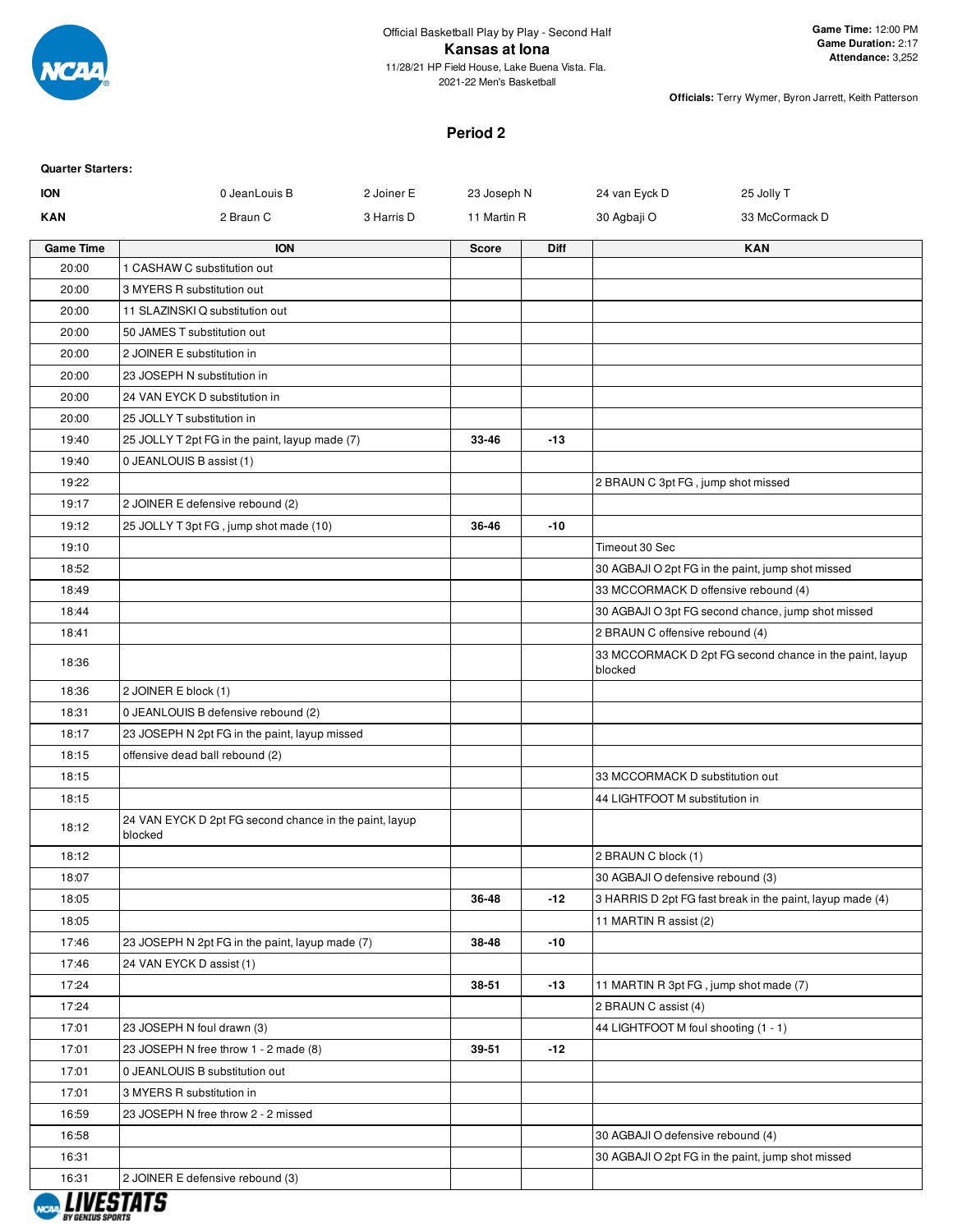

| <b>Game Time</b> | <b>ION</b>                                              | <b>Score</b> | <b>Diff</b>   | <b>KAN</b>                                                              |
|------------------|---------------------------------------------------------|--------------|---------------|-------------------------------------------------------------------------|
| 16:31            | 2 JOINER E foul drawn (1)                               |              |               | 30 AGBAJI O foul personal (1 - 2)                                       |
| 16:31            | 2 JOINER E substitution out                             |              |               |                                                                         |
| 16:31            | 23 JOSEPH N substitution out                            |              |               |                                                                         |
| 16:31            | 24 VAN EYCK D substitution out                          |              |               |                                                                         |
| 16:31            | 11 SLAZINSKI Q substitution in                          |              |               |                                                                         |
| 16:31            | 13 CLAYTON JR. W substitution in                        |              |               |                                                                         |
| 16:31            | 50 JAMES T substitution in                              |              |               |                                                                         |
| 16:08            | 25 JOLLY T 3pt FG, jump shot missed                     |              |               |                                                                         |
| 16:05            | 11 SLAZINSKI Q offensive rebound (3)                    |              |               |                                                                         |
| 16:04            | 13 CLAYTON JR. W 3pt FG second chance, jump shot missed |              |               |                                                                         |
| 16:01            |                                                         |              |               | 2 BRAUN C defensive rebound (5)                                         |
| 15:46            |                                                         |              |               | 11 MARTIN R 2pt FG in the paint, jump shot blocked                      |
| 15:46            | 13 CLAYTON JR. W block (1)                              |              |               |                                                                         |
| 15:46            |                                                         |              |               | offensive dead ball rebound (3)                                         |
| 15:46            |                                                         |              | Timeout media |                                                                         |
| 15:35            | 3 MYERS R foul shooting (1 - 1)                         |              |               | 44 LIGHTFOOT M foul drawn (2)                                           |
| 15:35            |                                                         |              |               | 44 LIGHTFOOT M free throw 1 - 2 missed                                  |
| 15:35            |                                                         |              |               | offensive dead ball rebound (4)                                         |
| 15:35            |                                                         | 39-52        | $-13$         | 44 LIGHTFOOT M free throw 2 - 2 made (8)                                |
| 15:21            | 13 CLAYTON JR. W turnover bad pass (1)                  |              |               | 11 MARTIN R steal (1)                                                   |
| 15:17            |                                                         | 39-54        | $-15$         | 30 AGBAJI O 2pt FG from turnover in the paint, layup made (9)           |
| 15:17            |                                                         |              |               | 11 MARTIN R assist (3)                                                  |
| 15:06            | 25 JOLLY T foul drawn (4)                               |              |               | 44 LIGHTFOOT M foul shooting (2 - 3)                                    |
| 15:06            | 25 JOLLY T free throw 1 - 2 missed                      |              |               |                                                                         |
| 15:06            | offensive dead ball rebound (3)                         |              |               |                                                                         |
| 15:06            | 50 JAMES T substitution out                             |              |               |                                                                         |
| 15:06            | 23 JOSEPH N substitution in                             |              |               |                                                                         |
| 15:06            | 25 JOLLY T free throw 2 - 2 missed                      |              |               |                                                                         |
| 15:05            |                                                         |              |               | 44 LIGHTFOOT M defensive rebound (5)                                    |
| 14:49            |                                                         | 39-56        | $-17$         | 44 LIGHTFOOT M 2pt FG in the paint, layup made (10)                     |
| 14:49            |                                                         |              |               | 3 HARRIS D assist (2)                                                   |
| 14:42            | 13 CLAYTON JR. W foul drawn (1)                         |              |               | 11 MARTIN R foul shooting (1 - 4)                                       |
| 14:42            | 13 CLAYTON JR. W free throw fast break 1 - 2 made (1)   | 40-56        | -16           |                                                                         |
| 14:42            | 13 CLAYTON JR. W free throw fast break 2 - 2 made (2)   | 41-56        | -15           |                                                                         |
| 14:30            | 13 CLAYTON JR. W foul personal (1 - 2)                  |              |               | 11 MARTIN R foul drawn (1)                                              |
| 14:22            |                                                         |              |               | 2 BRAUN C 2pt FG in the paint, layup missed                             |
| 14:19            |                                                         |              |               | 2 BRAUN C offensive rebound (6)                                         |
| 14:10            |                                                         |              |               | 30 AGBAJI O 2pt FG second chance outside the paint, jump<br>shot missed |
| 14:07            | 11 SLAZINSKI Q defensive rebound (4)                    |              |               |                                                                         |
| 13:56            | 23 JOSEPH N 2pt FG in the paint, jump shot made (10)    | 43-56        | -13           |                                                                         |
| 13:36            |                                                         |              |               | 44 LIGHTFOOT M 2pt FG in the paint, jump shot missed                    |
| 13:33            |                                                         |              |               | 30 AGBAJI O offensive rebound (5)                                       |
|                  |                                                         |              |               | 30 AGBAJI O 2pt FG second chance in the paint, dunk, made               |
| 13:33            |                                                         | 43-58        | $-15$         | (11)                                                                    |
| 13:33            | 3 MYERS R substitution out                              |              |               |                                                                         |
| 13:33            | 13 CLAYTON JR. W substitution out                       |              |               |                                                                         |
| 13:33            | 0 JEANLOUIS B substitution in                           |              |               |                                                                         |
| 13:33            | 2 JOINER E substitution in                              |              |               |                                                                         |
| 13:33            |                                                         |              |               | 30 AGBAJI O substitution out                                            |
|                  |                                                         |              |               |                                                                         |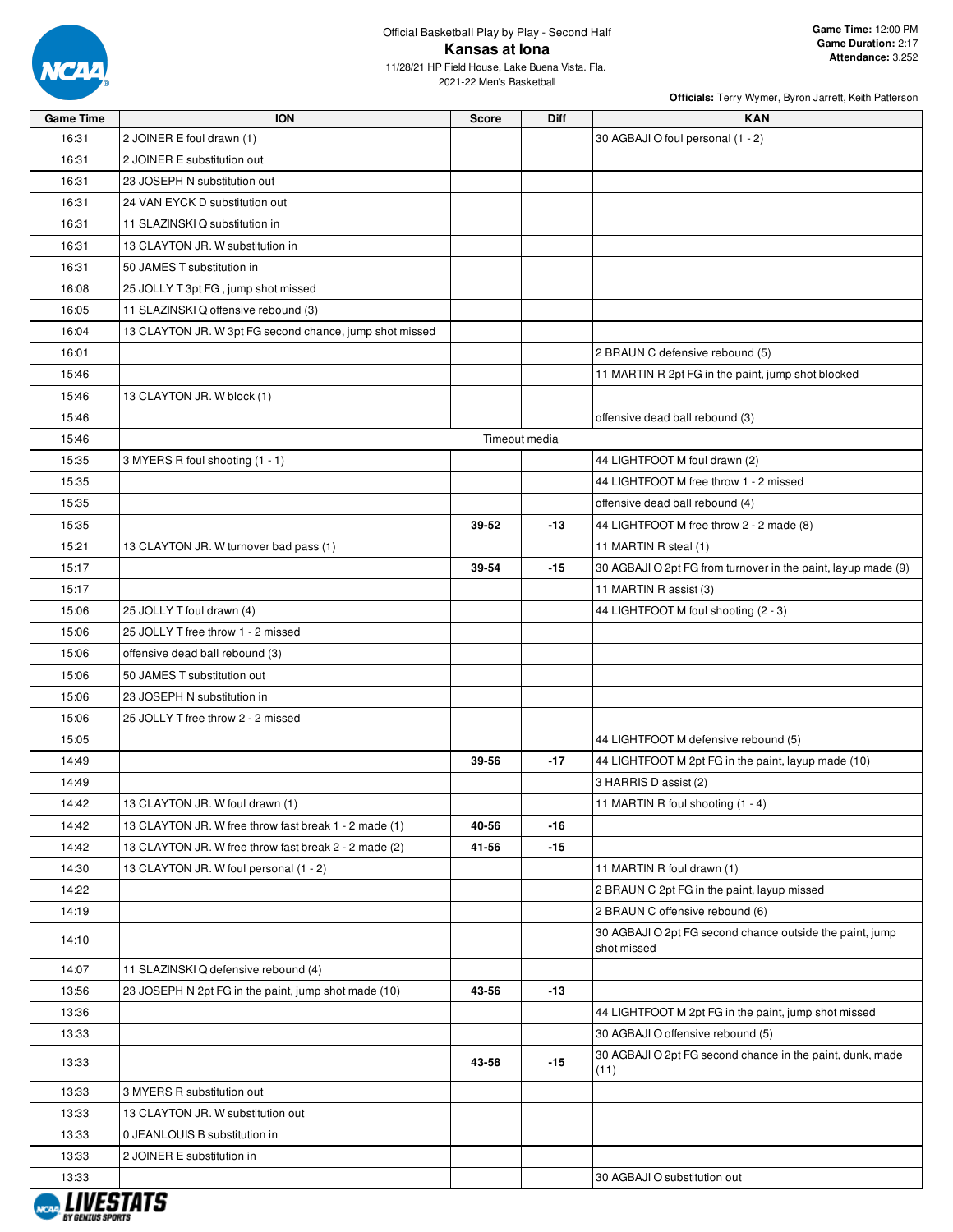

2021-22 Men's Basketball

| Game Time | <b>ION</b>                                                           | Score | Diff          | KAN                                                                            |
|-----------|----------------------------------------------------------------------|-------|---------------|--------------------------------------------------------------------------------|
| 13:33     |                                                                      |       |               | 10 WILSON J substitution in                                                    |
| 13:17     | 23 JOSEPH N turnover bad pass (4)                                    |       |               |                                                                                |
| 13:17     |                                                                      |       |               | 11 MARTIN R substitution out                                                   |
| 13:17     |                                                                      |       |               | 1 YESUFU J substitution in                                                     |
| 13:00     |                                                                      |       |               | 10 WILSON J 2pt FG from turnover in the paint, layup missed                    |
| 12:57     |                                                                      |       |               | 44 LIGHTFOOT M offensive rebound (6)                                           |
| 12:53     |                                                                      | 43-60 | $-17$         | 10 WILSON J 2pt FG from turnover second chance in the paint,<br>layup made (4) |
| 12:39     | 25 JOLLY T turnover lost ball (2)                                    |       |               | 3 HARRIS D steal (1)                                                           |
| 12:33     |                                                                      |       |               | 1 YESUFU J turnover out of bounds (1)                                          |
| 12:33     | 25 JOLLY T substitution out                                          |       |               |                                                                                |
| 12:33     | 3 MYERS R substitution in                                            |       |               |                                                                                |
| 12:33     |                                                                      |       |               | 44 LIGHTFOOT M substitution out                                                |
| 12:33     |                                                                      |       |               | 24 ADAMS, JR. K substitution in                                                |
| 12:32     | 23 JOSEPH N substitution out                                         |       |               |                                                                                |
| 12:32     | 24 VAN EYCK D substitution in                                        |       |               |                                                                                |
| 12:15     | 2 JOINER E 2pt FG from turnover in the paint, layup blocked          |       |               |                                                                                |
| 12:15     |                                                                      |       |               | 3 HARRIS D block (1)                                                           |
| 12:08     |                                                                      |       |               | 10 WILSON J defensive rebound (3)                                              |
| 12:00     | 0 JEANLOUIS B foul shooting (1 - 3)                                  |       |               | 10 WILSON J foul drawn (2)                                                     |
| 12:00     |                                                                      |       | Timeout media |                                                                                |
| 12:00     | 11 SLAZINSKI Q substitution out                                      |       |               |                                                                                |
| 12:00     | 23 JOSEPH N substitution in                                          |       |               |                                                                                |
| 12:00     |                                                                      |       |               | 10 WILSON J free throw 1 - 2 missed                                            |
| 12:00     |                                                                      |       |               | offensive dead ball rebound (5)                                                |
| 12:00     |                                                                      | 43-61 | -18           | 10 WILSON J free throw 2 - 2 made (5)                                          |
| 11:34     | 3 MYERS R turnover lost ball (2)                                     |       |               | 10 WILSON J steal (1)                                                          |
| 11:19     |                                                                      | 43-64 | $-21$         | 2 BRAUN C 3pt FG from turnover, jump shot made (16)                            |
| 11:19     |                                                                      |       |               | 10 WILSON J assist (1)                                                         |
| 11:07     | 23 JOSEPH N foul drawn (4)                                           |       |               | 3 HARRIS D foul personal (2 - 5)                                               |
| 11:03     | 2 JOINER E foul drawn (2)                                            |       |               | 3 HARRIS D foul shooting (3 - 6)                                               |
| 11:03     | 2 JOINER E free throw 1 - 2 made (1)                                 | 44-64 | -20           |                                                                                |
| 11:03     | 0 JEANLOUIS B substitution out                                       |       |               |                                                                                |
| 11:03     | 25 JOLLY T substitution in                                           |       |               |                                                                                |
| 11:01     | 2 JOINER E free throw 2 - 2 missed                                   |       |               |                                                                                |
| 11:00     |                                                                      |       |               | 10 WILSON J defensive rebound (4)                                              |
| 10:55     |                                                                      |       |               | 3 HARRIS D 2pt FG in the paint, layup missed                                   |
| 10:51     | 23 JOSEPH N defensive rebound (2)                                    |       |               |                                                                                |
| 10:47     | 3 MYERS R 2pt FG fast break outside the paint, jump shot made<br>(8) | 46-64 | -18           |                                                                                |
| 10:26     |                                                                      |       |               | 3 HARRIS D 3pt FG, jump shot missed                                            |
| 10:21     |                                                                      |       |               | 2 BRAUN C offensive rebound (7)                                                |
| 10:21     |                                                                      | 46-66 | -20           | 2 BRAUN C 2pt FG second chance in the paint, layup made<br>(18)                |
| 10:01     | 2 JOINER E foul drawn (3)                                            |       |               | 24 ADAMS, JR. K foul shooting (1 - 7)                                          |
| 10:01     | 2 JOINER E free throw 1 - 2 missed                                   |       |               |                                                                                |
| 10:01     | offensive dead ball rebound (4)                                      |       |               |                                                                                |
| 10:01     | 2 JOINER E free throw 2 - 2 made (2)                                 | 47-66 | -19           |                                                                                |
| 09:31     |                                                                      | 47-68 | -21           | 1 YESUFU J 2pt FG in the paint, jump shot made (4)                             |
| 09:14     | 2 JOINER E 3pt FG, jump shot made (5)                                | 50-68 | -18           |                                                                                |

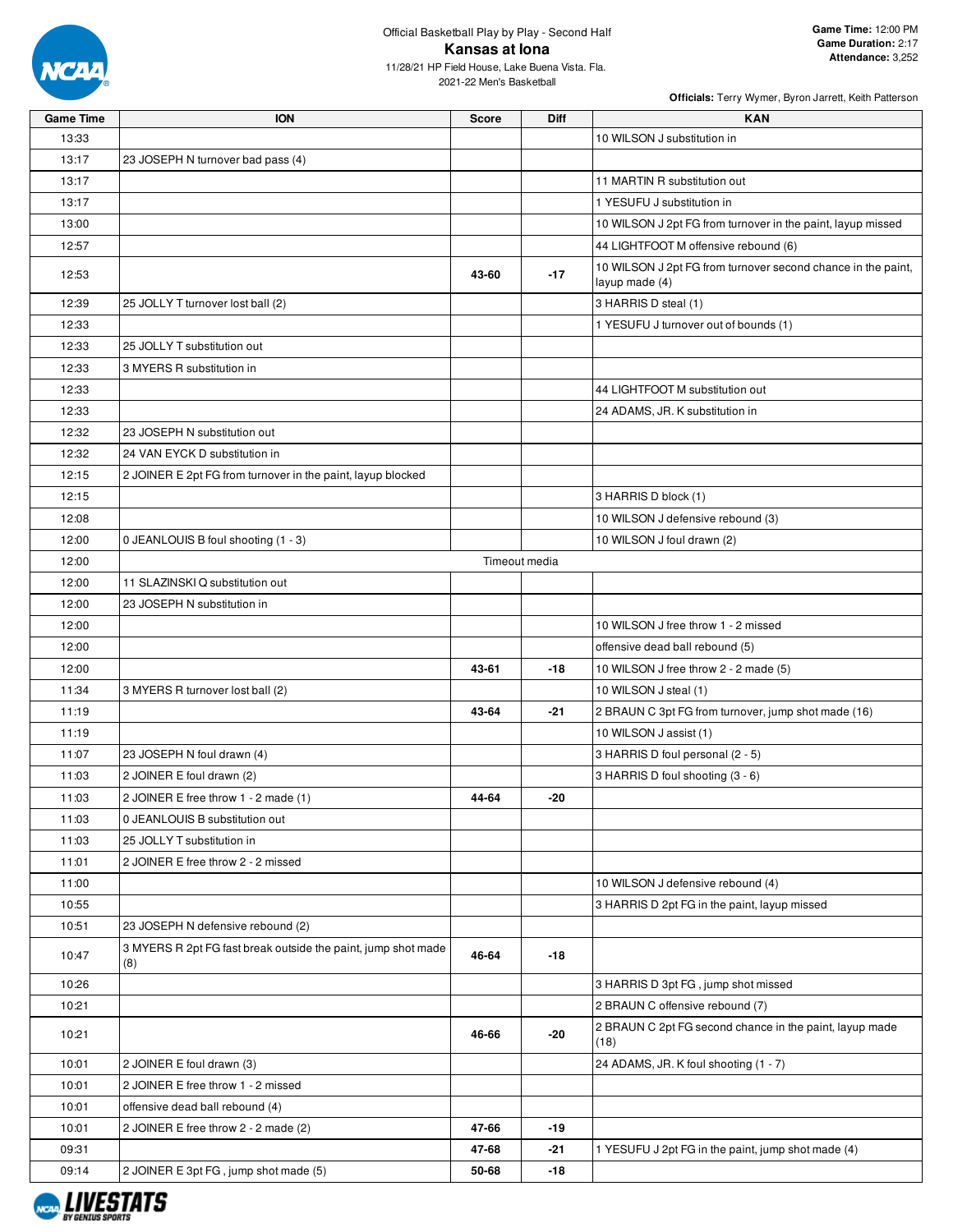

| <b>Game Time</b> | <b>ION</b>                                                | <b>Score</b>  | Diff  | <b>KAN</b>                                                              |
|------------------|-----------------------------------------------------------|---------------|-------|-------------------------------------------------------------------------|
| 09:14            | 24 VAN EYCK D assist (2)                                  |               |       |                                                                         |
| 08:57            |                                                           |               |       | 24 ADAMS, JR. K 2pt FG in the paint, layup missed                       |
| 08:54            |                                                           |               |       | 24 ADAMS, JR. K offensive rebound (1)                                   |
| 08:53            |                                                           |               |       | 24 ADAMS, JR. K 2pt FG second chance in the paint, layup<br>missed      |
| 08:46            |                                                           |               |       | 10 WILSON J offensive rebound (5)                                       |
| 08:46            |                                                           |               |       | 10 WILSON J 2pt FG second chance in the paint, layup missed             |
| 08:45            | 23 JOSEPH N defensive rebound (3)                         |               |       |                                                                         |
| 08:32            | 25 JOLLY T turnover bad pass (3)                          |               |       |                                                                         |
| 08:32            | 2 JOINER E substitution out                               |               |       |                                                                         |
| 08:32            | 23 JOSEPH N substitution out                              |               |       |                                                                         |
| 08:32            | 13 CLAYTON JR. W substitution in                          |               |       |                                                                         |
| 08:32            | 50 JAMES T substitution in                                |               |       |                                                                         |
| 08:32            |                                                           |               |       | 3 HARRIS D substitution out                                             |
| 08:32            |                                                           |               |       | 10 WILSON J substitution out                                            |
| 08:32            |                                                           |               |       | 0 PETTIFORD B substitution in                                           |
| 08:32            |                                                           |               |       | 30 AGBAJI O substitution in                                             |
| 08:20            | 50 JAMES T foul shooting (2 - 4)                          |               |       | 24 ADAMS, JR. K foul drawn (1)                                          |
| 08:20            |                                                           | 50-69         | $-19$ | 24 ADAMS, JR. K free throw 1 - 2 made (1)                               |
| 08:20            | 3 MYERS R substitution out                                |               |       |                                                                         |
| 08:20            | 0 JEANLOUIS B substitution in                             |               |       |                                                                         |
| 08:20            |                                                           | 50-70         | -20   | 24 ADAMS, JR. K free throw 2 - 2 made (2)                               |
| 08:04            | 50 JAMES T turnover bad pass (1)                          |               |       | 0 PETTIFORD B steal (1)                                                 |
| 07:59            |                                                           | 50-73         | -23   | 1 YESUFU J 3pt FG from turnover, jump shot made (7)                     |
| 07:59            |                                                           |               |       | 0 PETTIFORD B assist (2)                                                |
| 07:45            | 25 JOLLY T foul drawn (5)                                 |               |       | 24 ADAMS, JR. K foul shooting (2 - 8)                                   |
| 07:45            |                                                           | Timeout media |       |                                                                         |
| 07:45            | 24 VAN EYCK D substitution out                            |               |       |                                                                         |
| 07:45            | 50 JAMES T substitution out                               |               |       |                                                                         |
| 07:45            | 11 SLAZINSKI Q substitution in                            |               |       |                                                                         |
| 07:45            | 23 JOSEPH N substitution in                               |               |       |                                                                         |
| 07:45            | 25 JOLLY T free throw 1 - 2 made (11)                     | 51-73         | -22   |                                                                         |
| 07:45            | 25 JOLLY T free throw 2 - 2 made (12)                     | 52-73         | $-21$ |                                                                         |
| 07:35            |                                                           |               |       | 1 YESUFU J 2pt FG in the paint, layup missed                            |
| 07:31            |                                                           |               |       | 24 ADAMS, JR. K offensive rebound (2)                                   |
| 07:28            |                                                           | 52-75         | $-23$ | 1 YESUFU J 2pt FG second chance outside the paint, jump shot<br>made(9) |
| 07:28            |                                                           |               |       | 24 ADAMS, JR. K assist (1)                                              |
| 07:14            | 11 SLAZINSKI Q 3pt FG, jump shot missed                   |               |       |                                                                         |
| 07:09            | 23 JOSEPH N offensive rebound (4)                         |               |       |                                                                         |
| 07:07            | 13 CLAYTON JR. W 3pt FG second chance, jump shot made (5) | 55-75         | -20   |                                                                         |
| 07:07            | 23 JOSEPH N assist (1)                                    |               |       |                                                                         |
| 06:51            |                                                           |               |       | 1 YESUFU J 3pt FG, jump shot blocked                                    |
| 06:51            | 0 JEANLOUIS B block (1)                                   |               |       |                                                                         |
| 06:51            |                                                           |               |       | offensive dead ball rebound (6)                                         |
| 06:51            | 0 JEANLOUIS B substitution out                            |               |       |                                                                         |
| 06:51            | 13 CLAYTON JR. W substitution out                         |               |       |                                                                         |
| 06:51            | 2 JOINER E substitution in                                |               |       |                                                                         |
| 06:51            | 3 MYERS R substitution in                                 |               |       |                                                                         |
| 06:50            | 2 JOINER E steal (1)                                      |               |       | 2 BRAUN C turnover bad pass (2)                                         |
| , ,,,,,,,,,,     |                                                           |               |       |                                                                         |

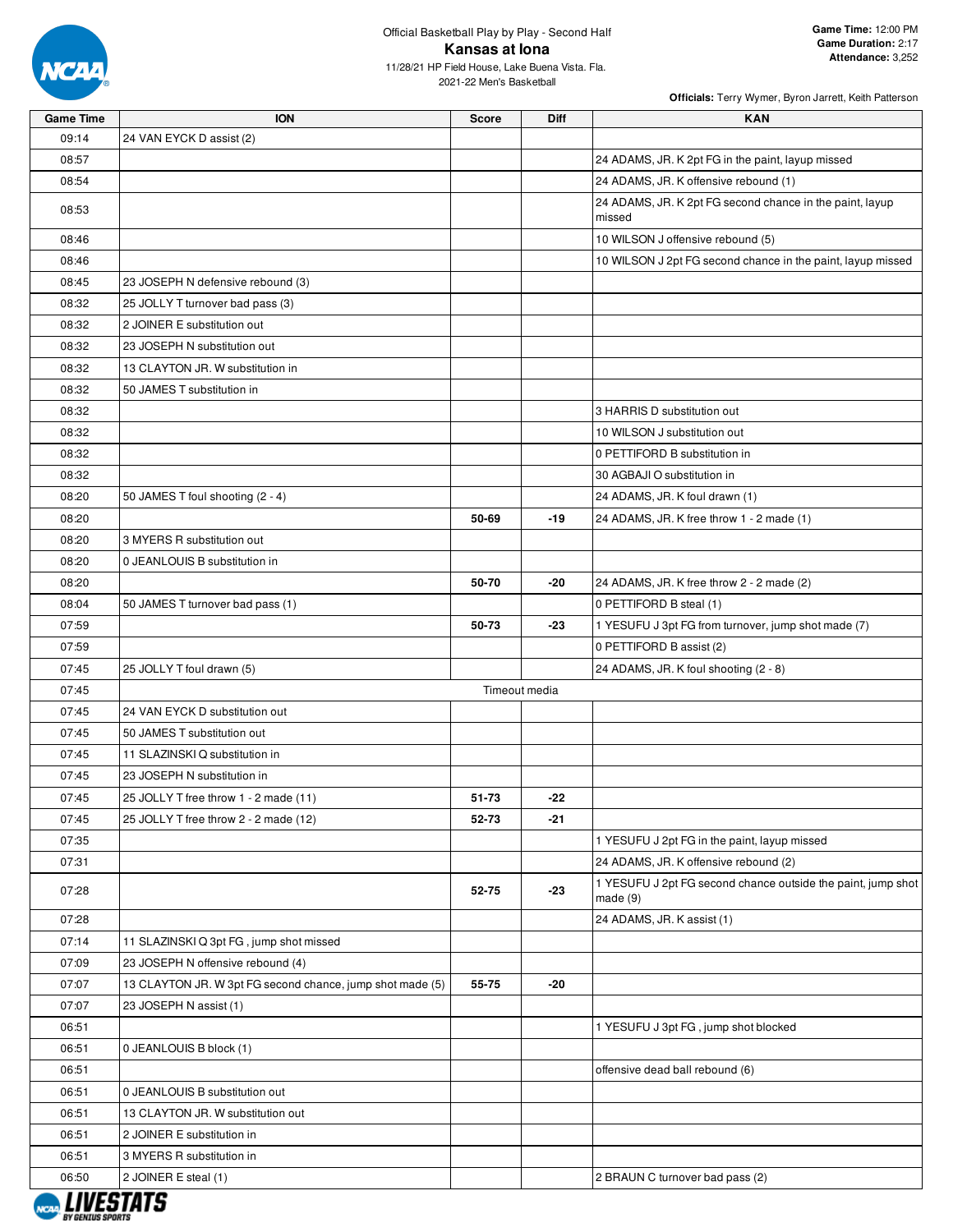

2021-22 Men's Basketball

| <b>Game Time</b> | <b>ION</b>                                                             | <b>Score</b>  | <b>Diff</b> | <b>KAN</b>                                            |
|------------------|------------------------------------------------------------------------|---------------|-------------|-------------------------------------------------------|
| 06:43            | 3 MYERS R 2pt FG from turnover outside the paint, jump shot<br>missed  |               |             |                                                       |
| 06:40            | 23 JOSEPH N offensive rebound (5)                                      |               |             |                                                       |
| 06:37            | 3 MYERS R 3pt FG from turnover second chance, jump shot<br>made $(11)$ | 58-75         | $-17$       |                                                       |
| 06:37            | 23 JOSEPH N assist (2)                                                 |               |             |                                                       |
| 06:17            |                                                                        | 58-77         | $-19$       | 24 ADAMS, JR. K 2pt FG in the paint, layup made (4)   |
| 06:17            |                                                                        |               |             | 30 AGBAJI O assist (3)                                |
| 06:04            | 2 JOINER E 3pt FG, jump shot made (8)                                  | 61-77         | $-16$       |                                                       |
| 05:59            | 11 SLAZINSKI Q steal (1)                                               |               |             | 2 BRAUN C turnover bad pass (3)                       |
| 05:59            | 11 SLAZINSKI Q foul drawn (1)                                          |               |             | 2 BRAUN C foul personal (2 - 9)                       |
| 05:59            |                                                                        |               |             | Timeout 30 Sec                                        |
| 05:59            |                                                                        |               |             | 0 PETTIFORD B substitution out                        |
| 05:59            |                                                                        |               |             | 1 YESUFU J substitution out                           |
| 05:59            |                                                                        |               |             | 2 BRAUN C substitution out                            |
| 05:59            |                                                                        |               |             | 24 ADAMS, JR. K substitution out                      |
| 05:59            |                                                                        |               |             | 3 HARRIS D substitution in                            |
| 05:59            |                                                                        |               |             | 11 MARTIN R substitution in                           |
| 05:59            |                                                                        |               |             | 33 MCCORMACK D substitution in                        |
| 05:59            |                                                                        |               |             | 55 COLEMAN-LANDS J substitution in                    |
| 05:59            | 11 SLAZINSKI Q 1&1 free throw 1 made (4)                               | 62-77         | $-15$       |                                                       |
| 05:59            | 11 SLAZINSKI Q 1&1 free throw 2 made (5)                               | 63-77         | $-14$       |                                                       |
| 05:42            |                                                                        | 63-79         | -16         | 33 MCCORMACK D 2pt FG in the paint, layup made (8)    |
| 05:42            |                                                                        |               |             | 11 MARTIN R assist (4)                                |
| 05:13            | 3 MYERS R 3pt FG, jump shot made (14)                                  | 66-79         | $-13$       |                                                       |
| 05:12            | 3 MYERS R foul personal (2 - 5)                                        |               |             | 11 MARTIN R foul drawn (2)                            |
| 05:02            | 3 MYERS R foul shooting (3 - 6)                                        |               |             | 11 MARTIN R foul drawn (3)                            |
| 05:02            |                                                                        |               |             | 11 MARTIN R free throw 1 - 2 missed                   |
| 05:02            |                                                                        |               |             | offensive dead ball rebound (7)                       |
| 05:02            |                                                                        | 66-80         | $-14$       | 11 MARTIN R free throw 2 - 2 made (8)                 |
| 04:44            | 25 JOLLY T foul drawn (6)                                              |               |             | 33 MCCORMACK D foul shooting (3 - 10)                 |
| 04:44            | 25 JOLLY T free throw 1 - 2 made (13)                                  | 67-80         | $-13$       |                                                       |
| 04:44            | 25 JOLLY T free throw 2 - 2 made (14)                                  | 68-80         | -12         |                                                       |
| 04:25            |                                                                        |               |             | 11 MARTIN R 2pt FG in the paint, jump shot missed     |
| 04:22            |                                                                        |               |             | 33 MCCORMACK D offensive rebound (5)                  |
| 04:18            |                                                                        | 68-83         | $-15$       | 11 MARTIN R 3pt FG second chance, jump shot made (11) |
| 04:18            |                                                                        |               |             | 3 HARRIS D assist (3)                                 |
| 04:01            | 11 SLAZINSKI Q 2pt FG in the paint, jump shot made (7)                 | 70-83         | $-13$       |                                                       |
| 03:40            |                                                                        | 70-85         | -15         | 33 MCCORMACK D 2pt FG in the paint, layup made (10)   |
| 03:40            |                                                                        |               |             | 55 COLEMAN-LANDS J assist (1)                         |
| 03:40            | 23 JOSEPH N foul shooting (3 - 7)                                      | Timeout media |             | 33 MCCORMACK D foul drawn (2)                         |
| 03:40<br>03:40   | 2 JOINER E substitution out                                            |               |             |                                                       |
| 03:40            | 13 CLAYTON JR. W substitution in                                       |               |             |                                                       |
| 03:40            |                                                                        |               |             | 55 COLEMAN-LANDS J substitution out                   |
| 03:40            |                                                                        |               |             | 2 BRAUN C substitution in                             |
| 03:40            |                                                                        | 70-86         | -16         | 33 MCCORMACK D free throw 1 - 1 made (11)             |
| 03:31            | 13 CLAYTON JR. W foul drawn (2)                                        |               |             | 33 MCCORMACK D foul shooting (4 - 11)                 |
| 03:31            | 13 CLAYTON JR. W free throw 1 - 2 made (6)                             | 71-86         | $-15$       |                                                       |
| 03:31            | 3 MYERS R substitution out                                             |               |             |                                                       |
|                  | <i>LUIPATRTA</i>                                                       |               |             |                                                       |

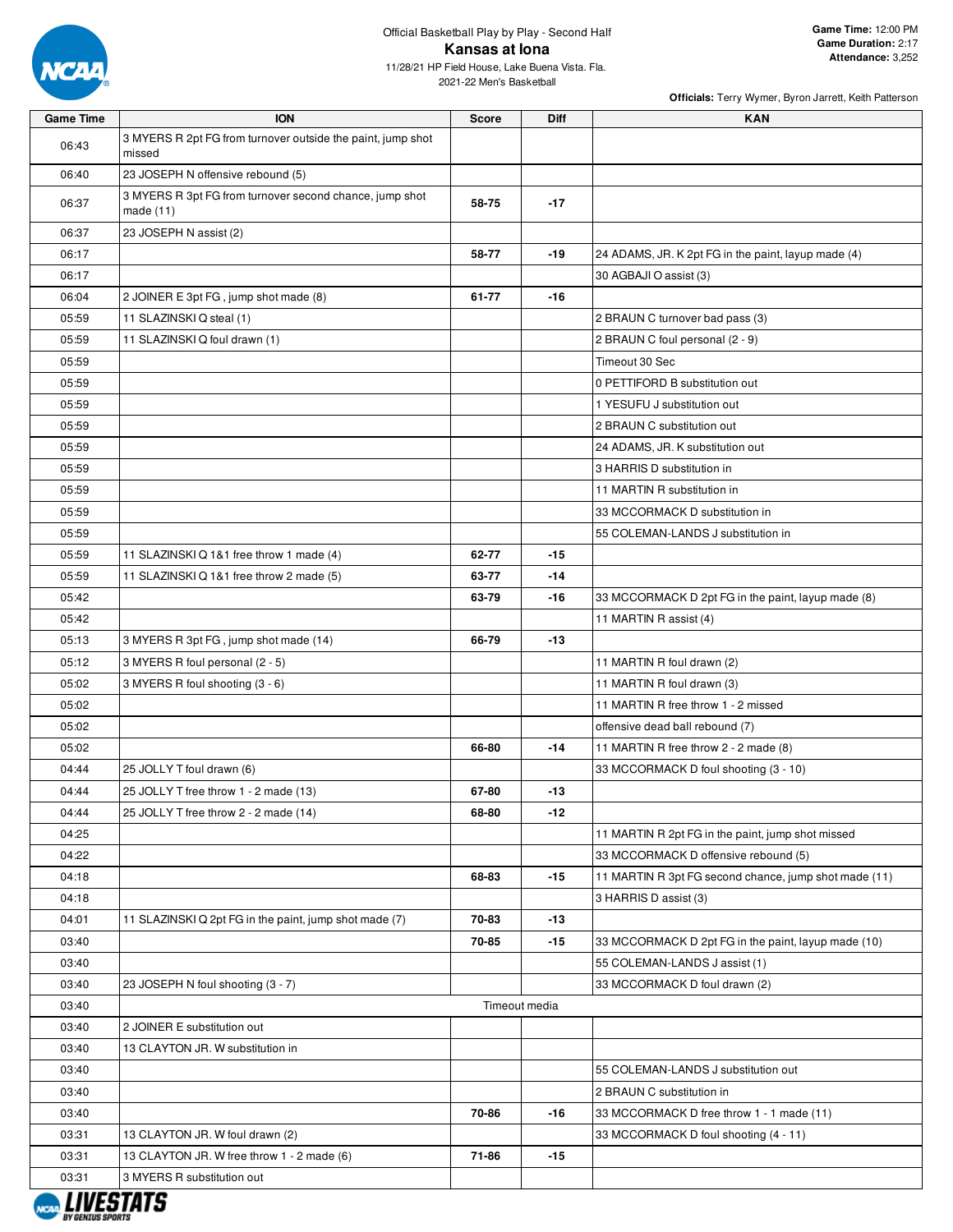

| <b>Game Time</b> | <b>ION</b>                                                        | <b>Score</b>         | <b>Diff</b> | <b>KAN</b>                                                           |
|------------------|-------------------------------------------------------------------|----------------------|-------------|----------------------------------------------------------------------|
| 03:31            | 2 JOINER E substitution in                                        |                      |             |                                                                      |
| 03:31            | 13 CLAYTON JR. W free throw 2 - 2 made (7)                        | 72-86                | $-14$       |                                                                      |
| 03:06            |                                                                   | 72-88                | $-16$       | 30 AGBAJI O 2pt FG in the paint, layup made (13)                     |
| 03:01            | 23 JOSEPH N turnover out of bounds (5)                            |                      |             |                                                                      |
| 02:54            | 11 SLAZINSKI Q foul personal (2 - 8)                              |                      |             | 33 MCCORMACK D foul drawn (3)                                        |
| 02:54            | 23 JOSEPH N substitution out                                      |                      |             |                                                                      |
| 02:54            | 24 VAN EYCK D substitution in                                     |                      |             |                                                                      |
| 02:54            |                                                                   | 72-89                | $-17$       | 33 MCCORMACK D 1&1 free throw 1 made (12)                            |
| 02:54            |                                                                   | 72-90                | -18         | 33 MCCORMACK D 1&1 free throw 2 made (13)                            |
| 02:54            |                                                                   |                      |             | 33 MCCORMACK D substitution out                                      |
| 02:54            |                                                                   |                      |             | 24 ADAMS, JR. K substitution in                                      |
| 02:40            | 13 CLAYTON JR. W 3pt FG, jump shot made (10)                      | 75-90                | -15         |                                                                      |
| 02:40            | 25 JOLLY T assist (2)                                             |                      |             |                                                                      |
| 02:31            | 13 CLAYTON JR. W steal (1)                                        |                      |             | 30 AGBAJI O turnover bad pass (2)                                    |
| 02:24            | jump ball situation                                               |                      |             |                                                                      |
| 02:24            | 25 JOLLY T turnover lost ball (4)                                 |                      |             | 30 AGBAJI O steal (2)                                                |
| 02:24            | 25 JOLLY T substitution out                                       |                      |             |                                                                      |
| 02:24            | 22 WILDY J substitution in                                        |                      |             |                                                                      |
| 02:08            |                                                                   | 75-92                | $-17$       | 24 ADAMS, JR. K 2pt FG from turnover in the paint, dunk, made<br>(6) |
| 02:08            |                                                                   |                      |             | 11 MARTIN R assist (5)                                               |
| 02:01            | 11 SLAZINSKI Q substitution out                                   |                      |             |                                                                      |
| 02:01            | 5 DUACH J substitution in                                         |                      |             |                                                                      |
| 02:00            | 2 JOINER E 2pt FG outside the paint, jump shot made (10)          | 77-92                | -15         |                                                                      |
| 01:39            | 5 DUACH J foul personal (1 - 9)                                   |                      |             | 2 BRAUN C foul drawn (3)                                             |
| 01:38            |                                                                   |                      |             | 2 BRAUN C 1&1 free throw 1 missed                                    |
| 01:35            | 22 WILDY J defensive rebound (1)                                  |                      |             |                                                                      |
| 01:30            | 2 JOINER E 3pt FG, jump shot missed                               |                      |             |                                                                      |
| 01:26            |                                                                   |                      |             | 11 MARTIN R defensive rebound (5)                                    |
| 01:11            |                                                                   | 77-94                | $-17$       | 30 AGBAJI O 2pt FG in the paint, layup made (15)                     |
| 01:03            | 13 CLAYTON JR. W 3pt FG fast break, jump shot made (13)           | 80-94                | $-14$       |                                                                      |
| 01:03            | Timeout 30 Sec                                                    |                      |             |                                                                      |
| 00:34            |                                                                   | 80-96                | $-16$       | 30 AGBAJI O 2pt FG outside the paint, jump shot made (17)            |
| 00:27            | 13 CLAYTON JR. W 2pt FG outside the paint, jump shot missed       |                      |             |                                                                      |
| 00:27            | 24 VAN EYCK D offensive rebound (3)                               |                      |             |                                                                      |
| 00:27            | 24 VAN EYCK D 2pt FG second chance in the paint, layup<br>made(6) | 82-96                | -14         |                                                                      |
| 00:26            | 24 VAN EYCK D foul drawn (1)                                      |                      |             | 30 AGBAJI O foul shooting (2 - 12)                                   |
| 00:26            | 24 VAN EYCK D free throw 1 - 1 made (7)                           | 83-96                | $-13$       |                                                                      |
| 00:26            | 13 CLAYTON JR. W substitution out                                 |                      |             |                                                                      |
| 00:26            | 22 WILDY J substitution out                                       |                      |             |                                                                      |
| 00:26            | 0 JEANLOUIS B substitution in                                     |                      |             |                                                                      |
| 00:26            | 1 CASHAW C substitution in                                        |                      |             |                                                                      |
|                  |                                                                   | <b>END OF GAME</b>   |             |                                                                      |
|                  |                                                                   | <b>ION 83-96 KAN</b> |             |                                                                      |

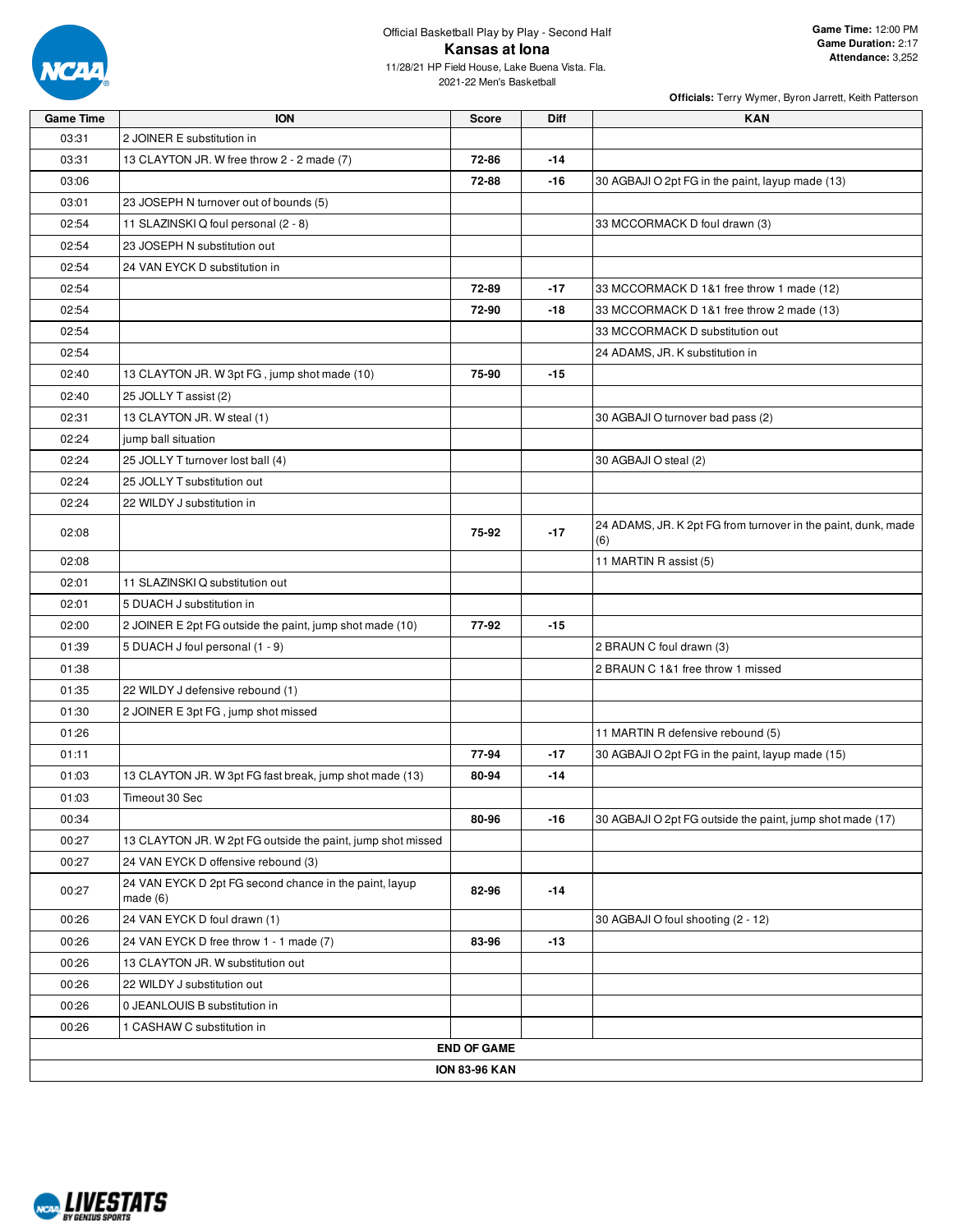

#### Official Basketball Box Score - Second Half **Kansas at Iona** 11/28/21 HP Field House, Lake Buena Vista. Fla. 2021-22 Men's Basketball

**Officials:** Terry Wymer, Byron Jarrett, Keith Patterson

|               |                        |   |       | FG      | 3P      | <b>FT</b> |                |           | <b>Rebounds</b> | <b>Fouls</b>   |             | <b>TP</b> | <b>AS</b> | <b>TO</b>      | <b>ST</b> |           | <b>Blocks</b> | $+/-$ |
|---------------|------------------------|---|-------|---------|---------|-----------|----------------|-----------|-----------------|----------------|-------------|-----------|-----------|----------------|-----------|-----------|---------------|-------|
|               | NO. Name               |   | Min   | M-A     | M-A     | M-A       | <b>OR</b>      | <b>DR</b> | <b>TOT</b>      | <b>PF</b>      | <b>FD</b>   |           |           |                |           | <b>BS</b> | <b>BA</b>     |       |
| 33            | David McCormack        | F | 04:50 | $2 - 3$ | $0 - 0$ | $3-3$     | 2              | 0         | 2               | 2              | 2           | 7         | 0         | 0              | 0         | 0         |               | -3    |
| 2             | Christian Braun        | G | 17:41 | $2 - 4$ | $1-2$   | $0 - 1$   | 3              | 1         | $\overline{4}$  |                |             | 5         |           | $\overline{c}$ | 0         |           | 0             | -1    |
| 3             | Dajuan Harris          | G | 17:27 | $1-3$   | $0 - 1$ | $0 - 0$   | $\Omega$       | 0         | $\Omega$        | 2              | $\Omega$    | 2         | 2         | 0              |           |           | 0             | 0     |
| 11            | <b>Remy Martin</b>     | G | 12:42 | $2 - 4$ | $2 - 2$ | $1-2$     | $\Omega$       | 1         | 1               |                | 3           | 7         | 4         | $\mathbf 0$    |           | 0         |               | -3    |
| 30            | Ochai Agbaji           | G | 14:59 | $5-9$   | $0 - 1$ | $0 - 0$   |                | 2         | 3               | $\overline{2}$ | $\Omega$    | 10        |           |                |           | 0         | 0             | -5    |
| 44            | Mitch Lightfoot        |   | 05:42 | $1-2$   | $0 - 0$ | $1-2$     |                | 1         | $\overline{2}$  | 2              |             | 3         | 0         | $\Omega$       | 0         | 0         | 0             | 7     |
| 10            | Jalen Wilson           |   | 05:01 | $1-3$   | $0-0$   | $1-2$     |                | 2         | 3               | 0              |             | 3         |           | 0              |           | 0         | 0             | 3     |
|               | Joseph Yesufu          |   | 07:18 | $3-5$   | $1-2$   | $0 - 0$   | $\Omega$       | $\Omega$  | $\Omega$        | 0              | 0           | 7         | $\Omega$  |                | 0         | 0         |               |       |
| 24            | KJ Adams, Jr.          |   | 09:28 | $2 - 4$ | $0 - 0$ | $2 - 2$   | $\overline{2}$ | $\Omega$  | $\overline{2}$  | 2              |             | 6         |           | $\mathbf 0$    | 0         | 0         | 0             | -6    |
| 0             | <b>Bobby Pettiford</b> |   | 02:33 | $0 - 0$ | $0-0$   | $0 - 0$   | $\Omega$       | $\Omega$  | $\mathbf 0$     | $\Omega$       | $\mathbf 0$ | 0         |           | $\mathbf 0$    |           | 0         | 0             | -2    |
| 55            | Jalen Coleman-Lands    |   | 02:19 | 0-0     | $0-0$   | $0 - 0$   | 0              | $\Omega$  | 0               | 0              | $\Omega$    | 0         |           | 0              | 0         | 0         | 0             | -1    |
| Team          |                        |   |       |         |         |           | 0              | 0         | $\Omega$        |                |             | 0         |           | $\Omega$       |           |           |               |       |
| <b>Totals</b> |                        |   |       | 19-37   | $4 - 8$ | $8 - 12$  | 10             |           | 17              | 12             | 9           | 50        | 12        | 4              | 5         | 2         | 3             | $-2$  |

|               | <b>Shooting By Period</b> |       |
|---------------|---------------------------|-------|
| ond FG%       | 19-37                     | 51.4% |
| 3PT%          | 4-8                       | 50.0% |
| FT%           | $8 - 12$                  | 66.7% |
| <b>GM FG%</b> | 19-37                     | 51.4% |
| 3PT%          | $4 - 8$                   | 50.0% |
| FT%           | $8 - 12$                  | 66.7% |

Dead Ball Rebounds: 5, 0

| I<br>m<br>nя<br>ı |  |
|-------------------|--|
|                   |  |

**Technical Fouls:**:NONE

|               |                         |       | <b>FG</b>  | 3P      | FТ        | <b>Rebounds</b> |                |                | <b>Fouls</b> | <b>TP</b>      | <b>AS</b>   | <b>TO</b>      | <b>ST</b>      |   | <b>Blocks</b> | $+/-$ |          |  |
|---------------|-------------------------|-------|------------|---------|-----------|-----------------|----------------|----------------|--------------|----------------|-------------|----------------|----------------|---|---------------|-------|----------|--|
|               | NO. Name                | Min   | M-A        | M-A     | M-A       | OR.             |                | DR TOT         | PF           | <b>FD</b>      |             |                |                |   | <b>BS</b>     | BA    |          |  |
| 0             | F<br>Berrick JeanLouis  | 07:24 | $0-0$      | $0 - 0$ | $0 - 0$   | $\Omega$        |                |                |              | 0              | $\Omega$    |                | 0              | 0 |               | 0     | -3       |  |
| 23            | Nelly Joseph<br>F       | 14:22 | $2 - 3$    | $0 - 0$ | $1-2$     | $\overline{2}$  | $\overline{2}$ | 4              |              | $\overline{c}$ | 5           | $\overline{2}$ | $\overline{c}$ | 0 | $\Omega$      | 0     | 7        |  |
| 24            | Dylan van Eyck<br>F.    | 11:10 | $1-2$      | $0 - 0$ | $1 - 1$   |                 | $\Omega$       | 1              | 0            |                | 3           | 2              | 0              | 0 | $\Omega$      |       | 0        |  |
| 2             | Elijah Joiner<br>GI     | 15:12 | $3-5$      | $2 - 3$ | $2 - 4$   | $\Omega$        | $\overline{2}$ | $\overline{2}$ | $\Omega$     | 3              | 10          | 0              | 0              |   |               |       | 7        |  |
| 25            | <b>Tyson Jolly</b><br>G | 16:06 | $2 - 3$    | $1-2$   | $4-6$     | $\Omega$        | $\Omega$       | 0              | $\Omega$     | 3              | 9           |                | 3              | 0 | 0             | 0     | 3        |  |
| 3             | <b>Ryan Myers</b>       | 11:01 | $3 - 4$    | $2 - 2$ | $0 - 0$   | $\Omega$        | $\Omega$       | $\mathbf 0$    | 3            | $\mathbf 0$    | 8           | 0              |                | 0 | $\Omega$      | 0     | $\Omega$ |  |
| 11            | Quinn Slazinski         | 10:15 | $1-2$      | $0 - 1$ | $2 - 2$   |                 |                | 2              |              |                | 4           | 0              | 0              |   | 0             | 0     |          |  |
| 13            | Walter Clayton Jr.      | 07:53 | $3-5$      | $3 - 4$ | $4 - 4$   | $\Omega$        | $\Omega$       | 0              |              | 2              | 13          | 0              |                |   |               | 0     | -3       |  |
| 50            | <b>Trey James</b>       | 02:12 | $0 - 0$    | $0 - 0$ | $0 - 0$   | $\Omega$        | $\Omega$       | 0              |              | 0              | 0           | 0              |                | 0 | 0             | 0     | -8       |  |
| 22            | Jordan Wildy            | 01:58 | $0-0$      | $0 - 0$ | $0 - 0$   | $\Omega$        |                | 1              | $\Omega$     | $\Omega$       | $\mathbf 0$ | 0              | 0              | 0 | $\Omega$      | 0     | 2        |  |
| 5             | Joshua Duach            | 02:01 | $0-0$      | $0 - 0$ | $0 - 0$   | $\Omega$        | $\Omega$       | 0              |              | 0              | 0           | 0              | 0              | 0 | 0             | 0     | 4        |  |
|               | <b>Colton Cashaw</b>    | 00:26 | $0 - 0$    | $0 - 0$ | $0 - 0$   | $\Omega$        | $\Omega$       | 0              | $\Omega$     | 0              | $\Omega$    | 0              | $\Omega$       | 0 | $\Omega$      | 0     | $\Omega$ |  |
| Team          |                         |       |            |         |           | $\Omega$        | 0              | 0              |              |                | 0           |                | $\Omega$       |   |               |       |          |  |
| <b>Totals</b> |                         |       | 15-24 8-12 |         | $14 - 19$ | 4               |                | 11             | 9            | 12             | 52          | 6              | 8              | 3 | 3             | 2     | 2        |  |

|                     | <b>Shooting By Period</b> |       |
|---------------------|---------------------------|-------|
| 2 <sup>nd</sup> FG% | 15-24                     | 62.5% |
| 3PT%                | $8 - 12$                  | 66.7% |
| FT%                 | 14-19                     | 73.7% |
| GM FG%              | $15 - 24$                 | 62.5% |
| 3PT%                | $8 - 12$                  | 66.7% |
| FT%                 | $14-19$                   | 73.7% |

Dead Ball Rebounds: 3, 0

**Technical Fouls:**:NONE

|                                                            | <b>KAN</b>                              | <b>ION</b> |
|------------------------------------------------------------|-----------------------------------------|------------|
| <b>Biggest lead</b>                                        | 23 (2 <sup>nd</sup> 7:59) 0 (1st 20:00) |            |
| <b>Best Scoring Run</b> $8(2^{nd} 11:19)$ $6(2^{nd} 6:37)$ |                                         |            |
| <b>Lead Changes</b>                                        |                                         |            |
| <b>Times Tied</b>                                          |                                         |            |
| <b>Time with Lead</b>                                      | 19:40                                   | 00:00      |

| <b>Points from</b>    | <b>KAN</b> | <b>ION</b> | <b>Period by Period Scoring</b> |                   |    |    |    |  |  |  |  |
|-----------------------|------------|------------|---------------------------------|-------------------|----|----|----|--|--|--|--|
| Turnovers             | 16         |            |                                 | 2nd<br>ГОТ<br>1st |    |    |    |  |  |  |  |
| Paint                 | 26         | 10         |                                 |                   |    |    |    |  |  |  |  |
| <b>Second Chancel</b> | 12         | 9          |                                 | <b>KAN</b>        | 46 | 50 | 96 |  |  |  |  |
| <b>Fast Breaks</b>    |            | 9          |                                 |                   |    |    |    |  |  |  |  |
| <b>Bench</b>          | 19         | 25         |                                 | <b>ION</b>        | 31 | 52 | 83 |  |  |  |  |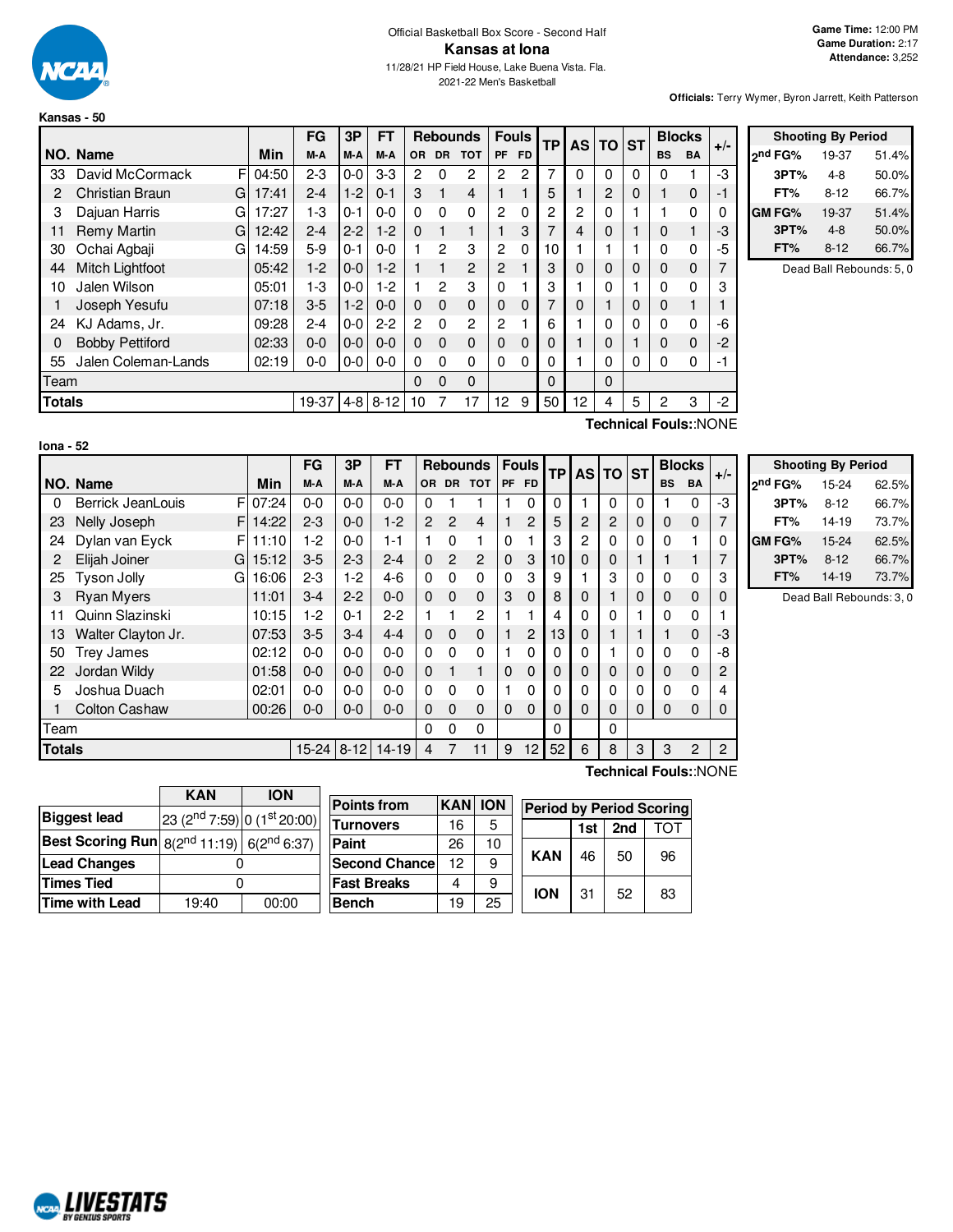



{ Players => 0, 1, 2, 3, 5, 10, 11, 12, 13, 15, 20, 21, 24, 30, 31, 33, 44, 55; } FG Types => All; Results => All;



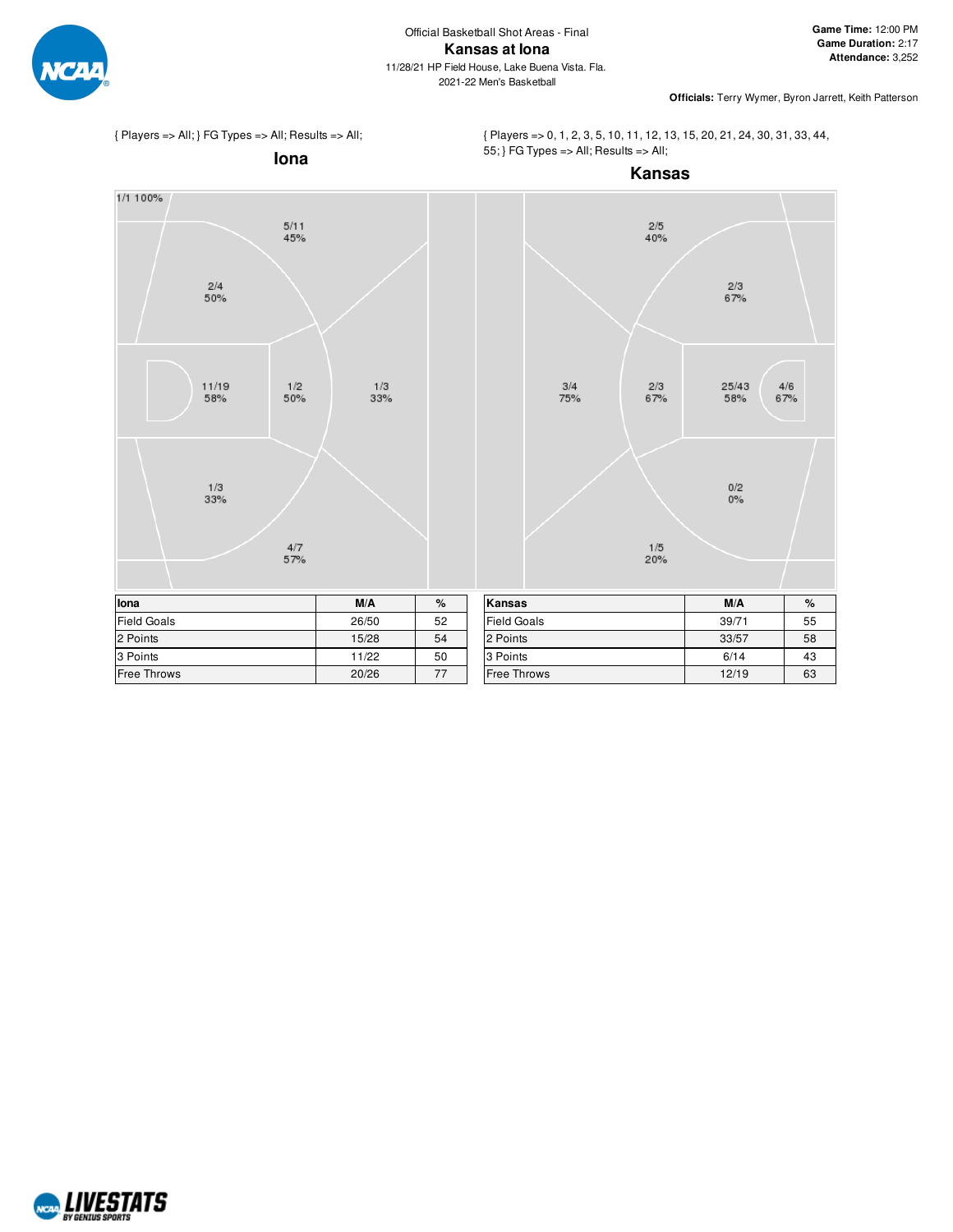

## **Kansas**

|                | No<br>Name             |       | <b>Mins</b> |           | <b>Score</b> |                | <b>Points Diff</b> |      | Points per Min |          | <b>Assists</b> |           | <b>Rebounds</b> |          | <b>Steals</b>  | <b>Turnovers</b> |                |
|----------------|------------------------|-------|-------------|-----------|--------------|----------------|--------------------|------|----------------|----------|----------------|-----------|-----------------|----------|----------------|------------------|----------------|
|                |                        | On    | Off         | On        | Off          | On             | Off                | On.  | Off            | On       | Off            | <b>On</b> | Off             | On       | Off            | On               | Off            |
| 0              | <b>Bobby Pettiford</b> | 11:20 | 28:40       | $25 - 29$ | $71 - 54$    | $-4$           | 17                 | 2.21 | 2.48           | 5        | 17             | 11        | 25              | 2        | 8              | 2                |                |
|                | Joseph Yesufu          | 12:11 | 27:49       | $30 - 28$ | $66 - 55$    | $\overline{2}$ |                    | 2.46 | 2.37           | 6        | 16             | 10        | 26              | 4        | 6              | 3                | 6              |
| $\overline{c}$ | Christian Braun        | 33:46 | 06:14       | $83 - 61$ | $13 - 22$    | 22             | -9                 | 2.46 | 2.09           | 18       | 4              | 32        | 4               | 10       | $\Omega$       | 9                |                |
| 3              | Dajuan Harris          | 28:40 | 11:20       | $71 - 54$ | $25 - 29$    | 17             | $-4$               | 2.48 | 2.21           | 17       | 5              | 25        | 11              | 8        | $\overline{2}$ |                  | $\overline{2}$ |
| 10             | Jalen Wilson           | 11:34 | 28:26       | $21 - 25$ | $75 - 58$    | -4             | 17                 | .82  | 2.64           | 3        | 19             |           | 25              | 2        | 8              |                  | 8              |
| 11             | Remy Martin            | 25:36 | 14:24       | $63 - 47$ | $33 - 36$    | 16             | $-3$               | 2.46 | 2.29           | 16       | 6              | 24        | 12 <sup>2</sup> | 6        | 4              | 6                | 3              |
| 21             | Zach Clemence          | 02:13 | 37:47       | $3 - 8$   | $93 - 75$    | $-5$           | 18                 | .35  | 2.46           | $\Omega$ | 22             | 2         | 34              | $\Omega$ | 10             | $\Omega$         | 9              |
| 24             | KJ Adams, Jr.          | 09:28 | 30:32       | $23 - 29$ | $73 - 54$    | -6             | 19                 | 2.43 | 2.39           | 5        | 17             |           | 29              | 3        |                | 3                | 6              |
| 30             | Ochai Agbaji           | 32:21 | 07:39       | $80 - 71$ | $16 - 12$    | 9              |                    | 2.47 | 2.09           | 20       | $\overline{c}$ | 28        | 8               | 8        | $\overline{c}$ | 8                |                |
| 33             | David McCormack        | 13:46 | 26:14       | $35 - 23$ | $61 - 60$    | 12             |                    | 2.54 | 2.33           | 9        | 13             | 11        | 25              | 4        | 6              | 5                |                |
| 44             | Mitch Lightfoot        | 14:33 | 25:27       | $35 - 23$ | $61 - 60$    | 12             |                    | 2.41 | 2.40           | 8        | 14             | 16        | 20              | 3        | ⇁              |                  |                |
| 55             | Jalen Coleman-Lands    | 04:32 | 35:28       | $11 - 17$ | $85 - 66$    | -6             | 19                 | 2.43 | 2.40           | 3        | 19             | 3         | 33              |          | 10             | $\Omega$         | 9              |

### **Iona**

| <b>No</b> | Name                 | <b>Mins</b> |       | <b>Score</b> |           | <b>Points Diff</b> |                | Points per Min |      |             | <b>Assists</b> | <b>Rebounds</b> |     | <b>Steals</b> |                | <b>Turnovers</b> |                |
|-----------|----------------------|-------------|-------|--------------|-----------|--------------------|----------------|----------------|------|-------------|----------------|-----------------|-----|---------------|----------------|------------------|----------------|
|           |                      | On          | Off   | On           | Off       | On                 | Off            | On             | Off  | On          | Off            | On              | Off | On            | Off            | On               | Off            |
| $\Omega$  | Berrick JeanLouis    | 18:19       | 21:41 | $28 - 43$    | $55 - 53$ | $-15$              | $\overline{2}$ | .53            | 2.54 | 5           | 6              | 8               | 14  | 2             | 3              | 9                | 9              |
|           | <b>Colton Cashaw</b> | 03:15       | 36:45 | $7 - 4$      | $76 - 92$ | 3                  | $-16$          | 2.15           | 2.07 |             | 10             | 4               | 18  | $\Omega$      | 5              |                  | 17             |
| 2         | Elijah Joiner        | 27:02       | 12:58 | $58 - 65$    | $25 - 31$ | $-7$               | -6             | 2.15           | 1.93 | ⇁           | 4              | 11              | 11  | 5             |                | 13               | 5              |
| 3         | <b>Ryan Myers</b>    | 20:37       | 19:23 | $42 - 45$    | $41 - 51$ | -3                 | $-10$          | 2.04           | 2.12 | 5           | 6              | 14              | 8   | 2             | 3              | ⇁                | 11             |
| 5         | Joshua Duach         | 03:51       | 36:09 | $11 - 9$     | $72 - 87$ | $\overline{2}$     | $-15$          | 2.86           | 1.99 |             | 10             | 3               | 19  | $\Omega$      | 5              | 2                | 16             |
| 11        | Quinn Slazinski      | 19:57       | 20:03 | $47 - 46$    | $36 - 50$ |                    | $-14$          | 2.36           | 1.80 |             | 4              | 13              | 9   | 3             | 2              | 8                | 10             |
| 13        | Walter Clayton Jr.   | 14:44       | 25:16 | $32 - 41$    | $51 - 55$ | -9                 | -4             | 2.17           | 2.02 | 4           | ⇁              | 10              | 12  |               |                |                  | 11             |
| 22        | Jordan Wildy         | 04:54       | 35:06 | $10 - 12$    | $73 - 84$ | $-2$               | $-11$          | 2.04           | 2.08 | $\mathbf 0$ | 11             | 3               | 19  | $\Omega$      | 5              | 2                | 16             |
| 23        | Nelly Joseph         | 23:42       | 16:18 | $58 - 58$    | $25 - 38$ | 0                  | $-13$          | 2.45           | 1.53 | 8           | 3              | 11              | 11  | 3             | $\overline{2}$ | 11               |                |
| 24        | Dylan van Eyck       | 21:28       | 18:32 | $39 - 54$    | $44 - 42$ | $-15$              | $\overline{2}$ | 1.82           | 2.37 | 5           | 6              | 9               | 13  | 3             | 2              |                  | $\overline{ }$ |
| 25        | Tyson Jolly          | 32:15       | 07:45 | $71 - 79$    | $12 - 17$ | -8                 | -5             | 2.20           | 1.55 | 10          |                | 16              | 6   | 5             | 0              | 15               | 3              |
| 50        | <b>Trey James</b>    | 09:56       | 30:04 | $12 - 24$    | $71 - 72$ | $-12$              | -1             | 1.21           | 2.36 | 2           | 9              | 8               | 14  |               | 4              | 4                | 14             |

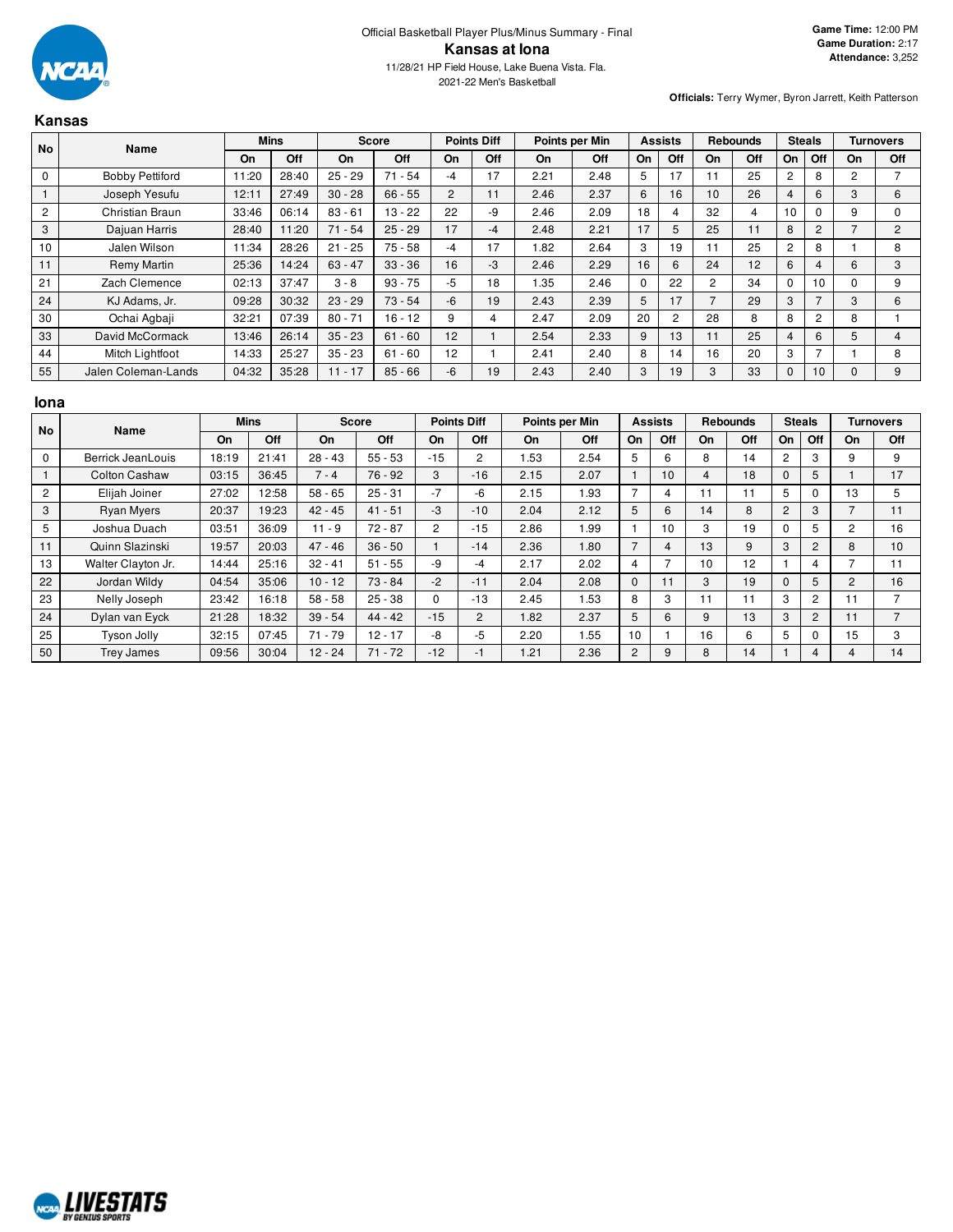

## Players => 0, 1, 2, 3, 5, 10, 11, 12, 13, 15, 20, 21, 24, 30, 31, 33, 44, 55FG Types=>AllResults=>All

**Kansas**



# **Blow Up Chart**



| <b>O</b> Made | (N) Missed |
|---------------|------------|
|               |            |

N - Player Number

| Kansas             | M/A   | $\%$ | Kansas                   | M/A          | $\%$ |
|--------------------|-------|------|--------------------------|--------------|------|
| <b>Field Goals</b> | 39/71 | 55   | Points in the Paint      | 58 (29 / 49) | 59   |
| 2 Points           | 33/57 | 58   | <b>Fast Break Points</b> | 8(5/6)       | 83   |
| 3 Points           | 6/14  | 43   | Second Chance Points     | 22(11/20)    | 55   |
| <b>Free Throws</b> | 12/19 | 63   | <b>Effective FG%</b>     | 59           |      |

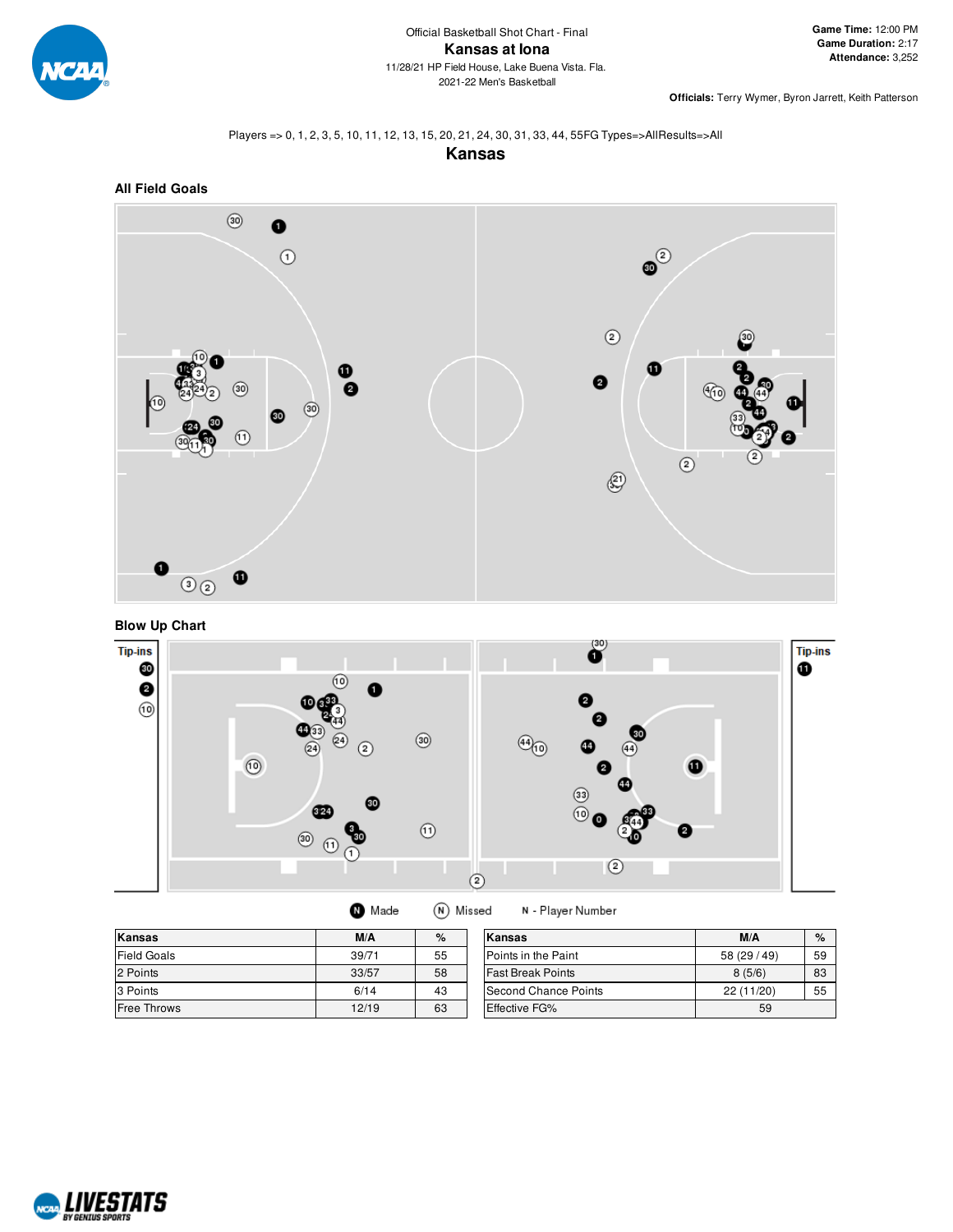

#### Official Basketball Shot Chart - Final **Kansas at Iona** 11/28/21 HP Field House, Lake Buena Vista. Fla. 2021-22 Men's Basketball

**Officials:** Terry Wymer, Byron Jarrett, Keith Patterson

## Players => AllFG Types=>AllResults=>All

**Iona**







| lona               | M/A   | $\%$ | llona                    | M/A       | $\%$ |
|--------------------|-------|------|--------------------------|-----------|------|
| <b>Field Goals</b> | 26/50 | 52   | Points in the Paint      | 22(11/19) | 58   |
| 2 Points           | 15/28 | 54   | <b>Fast Break Points</b> | 16(11/11) | 100  |
| 3 Points           | 11/22 | 50   | Second Chance Points     | 14(6/9)   | 67   |
| Free Throws        | 20/26 | 77   | <b>Effective FG%</b>     | 63        |      |

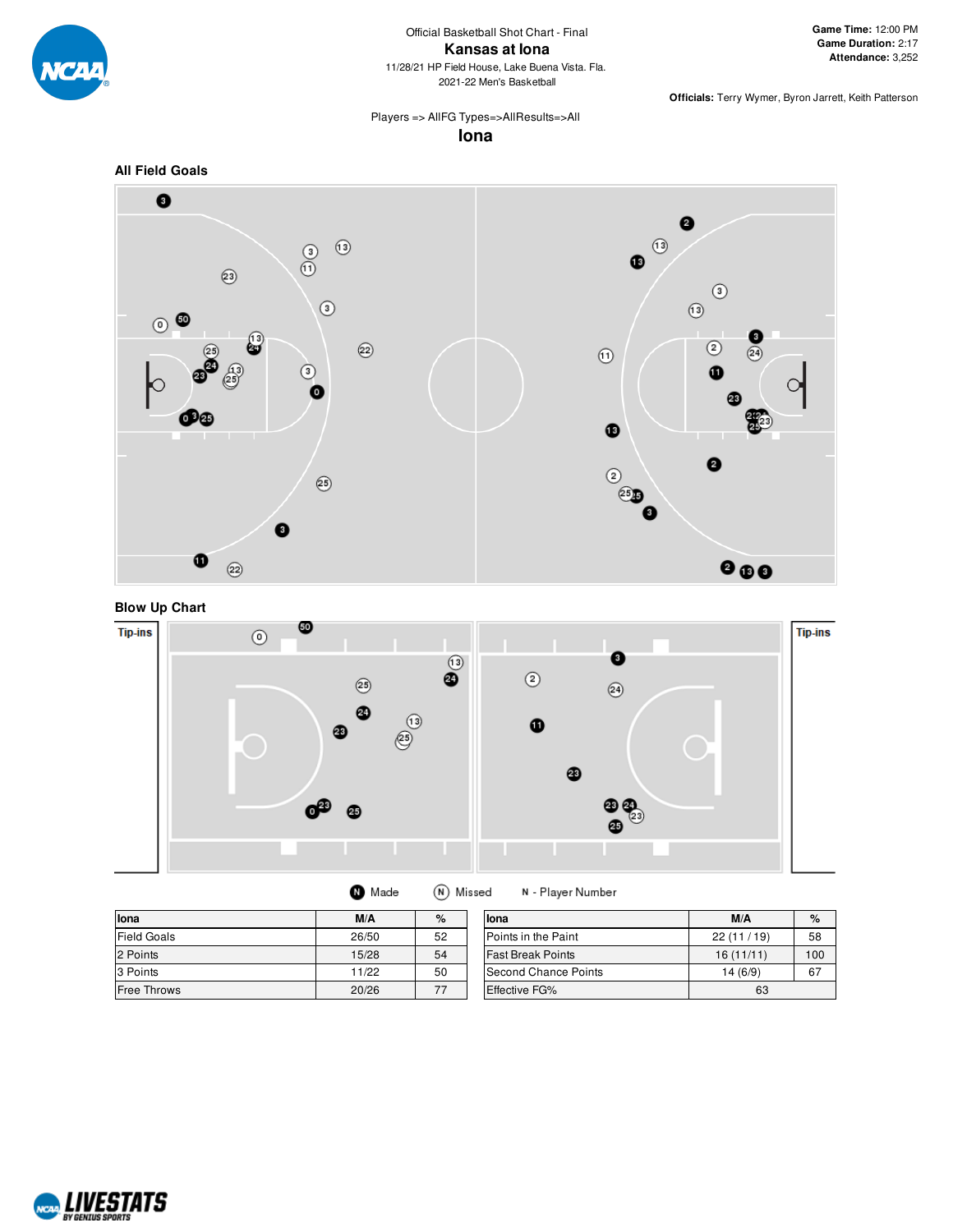

# **Kansas**

| Lineup                                                                               | Quarter<br><b>On</b>  | Time<br>On | Quarter<br><b>Off</b> | Time<br>Off | Time on<br>Court | <b>Score</b> | Score<br><b>Diff</b> |                |                |                | <b>Reb Stillov Assi</b> | <b>PPP</b> |
|--------------------------------------------------------------------------------------|-----------------------|------------|-----------------------|-------------|------------------|--------------|----------------------|----------------|----------------|----------------|-------------------------|------------|
| 2- Braun C/3- Harris D/11- Martin R/30- Agbaji O/33- McCormack D/                    | 1                     | 20:00      |                       | 16:01       | 03:59            | $12 - 7$     | 5                    | $\overline{c}$ | $\overline{2}$ | 3              | 4                       | 1.5000     |
| 0- Pettiford B/2- Braun C/11- Martin R/30- Agbaji O/33- McCormack D/                 | 1                     | 16:01      |                       | 15:17       | 00:44            | $0 - 0$      | $\Omega$             | $\mathbf 1$    | $\mathbf 0$    |                | $\Omega$                | 0.0000     |
| 0- Pettiford B/2- Braun C/11- Martin R/30- Agbaii O/44- Lightfoot M/                 | 1                     | 15:17      |                       | 14:20       | 00:57            | $2 - 0$      | $\overline{2}$       | 4              | 0              |                | $\Omega$                | 1.3889     |
| 0- Pettiford B/ 1- Yesufu J/ 2- Braun C/ 30- Agbaji O/ 44- Lightfoot M/              | 1                     | 14:20      |                       | 13:47       | 00:33            | $3-0$        | 3                    | $\mathbf 0$    |                | 0              | $\Omega$                | 2.0833     |
| 0- Pettiford B/1- Yesufu J/10- Wilson J/30- Agbaji O/44- Lightfoot M/                | 1                     | 13:47      |                       | 12:05       | 01:42            | $2 - 5$      | $-3$                 | $\mathbf{1}$   | $\mathbf 0$    | 0              |                         | 0.6667     |
| 0- Pettiford B/ 1- Yesufu J/ 2- Braun C/ 10- Wilson J/ 44- Lightfoot M/              | 1                     | 12:05      |                       | 09:27       | 02:38            | $6-5$        |                      | $\overline{2}$ | $\mathbf 0$    | 0              |                         | 1.5000     |
| 2- Braun C/3- Harris D/11- Martin R/30- Agbaji O/33- McCormack D/                    | 1                     | 09:27      |                       | 06:09       | 03:18            | $8 - 0$      | 8                    | 5              | $\overline{2}$ | 2              |                         | 1.1628     |
| 2- Braun C/3- Harris D/11- Martin R/30- Agbaji O/44- Lightfoot M/                    | 1                     | 06:09      |                       | 03:08       | 03:01            | $8 - 6$      | $\overline{2}$       | $\overline{2}$ | $\Omega$       | 0              | $\overline{2}$          | 1.6000     |
| 0- Pettiford B/10- Wilson J/21- Clemence Z/30- Agbaii O/55- Coleman-<br>Lands $J/$   | 1                     | 03:08      |                       | 00:55       | 02:13            | $3 - 8$      | $-5$                 | $\overline{c}$ |                | 0              | $\Omega$                | 0.9036     |
| 2- Braun C/3- Harris D/11- Martin R/30- Agbaji O/33- McCormack D/                    | 1                     | 00:55      | $\overline{2}$        | 18:15       | 02:40            | $2 - 5$      | $-3$                 | $\overline{2}$ | $\mathbf 0$    | $\Omega$       |                         | 0.5000     |
| 2- Braun C/3- Harris D/11- Martin R/30- Agbaji O/44- Lightfoot M/                    | $\overline{2}$        | 18:15      | 2                     | 13:33       | 04:42            | $12 - 7$     | 5                    | 6              |                | $\Omega$       | 4                       | 1.3514     |
| 2- Braun C/3- Harris D/10- Wilson J/11- Martin R/44- Lightfoot M/                    | $\overline{c}$        | 13:33      | $\overline{2}$        | 13:17       | 00:16            | $0 - 0$      | $\Omega$             | 0              | $\mathbf 0$    | $\Omega$       | $\Omega$                | 0.0000     |
| 1- Yesufu J/2- Braun C/3- Harris D/10- Wilson J/44- Lightfoot M/                     | 2                     | 13:17      | 2                     | 12:33       | 00:44            | $2 - 0$      | $\overline{2}$       |                |                |                | $\Omega$                | 1.0000     |
| 1- Yesufu J/2- Braun C/3- Harris D/10- Wilson J/24- Adams, Jr. K/                    | $\overline{2}$        | 12:33      | $\overline{2}$        | 08:32       | 04:01            | $8 - 7$      |                      | 5              |                | $\Omega$       |                         | 1.3605     |
| 0- Pettiford B/1- Yesufu J/2- Braun C/24- Adams, Jr. K/30- Agbaji O/                 | $\overline{2}$        | 08:32      | $\overline{2}$        | 05:59       | 02:33            | $9 - 11$     | $-2$                 |                |                | $\overline{2}$ | 3                       | 1.3081     |
| 3- Harris D/ 11- Martin R/ 30- Agbaji O/ 33- McCormack D/ 55- Coleman-<br>Lands $J/$ | $\overline{2}$        | 05:59      | $\overline{2}$        | 03:40       | 02:19            | $8-9$        | -1                   |                |                |                | 3                       | 2.0619     |
| 2- Braun C/3- Harris D/11- Martin R/30- Agbaji O/33- McCormack D/                    | $\overline{c}$        | 03:40      | $\overline{c}$        | 02:54       | 00:46            | $5-2$        | 3                    | 0              | $\Omega$       | 0              | $\Omega$                | 2.1552     |
| 2- Braun C/3- Harris D/11- Martin R/24- Adams, Jr. K/30- Agbaji O/                   | $\mathbf{2}^{\prime}$ | 02:54      | $\overline{2}$        | 00:00       | 02:54            | $6 - 11$     | -5                   |                |                |                |                         | 1.3514     |

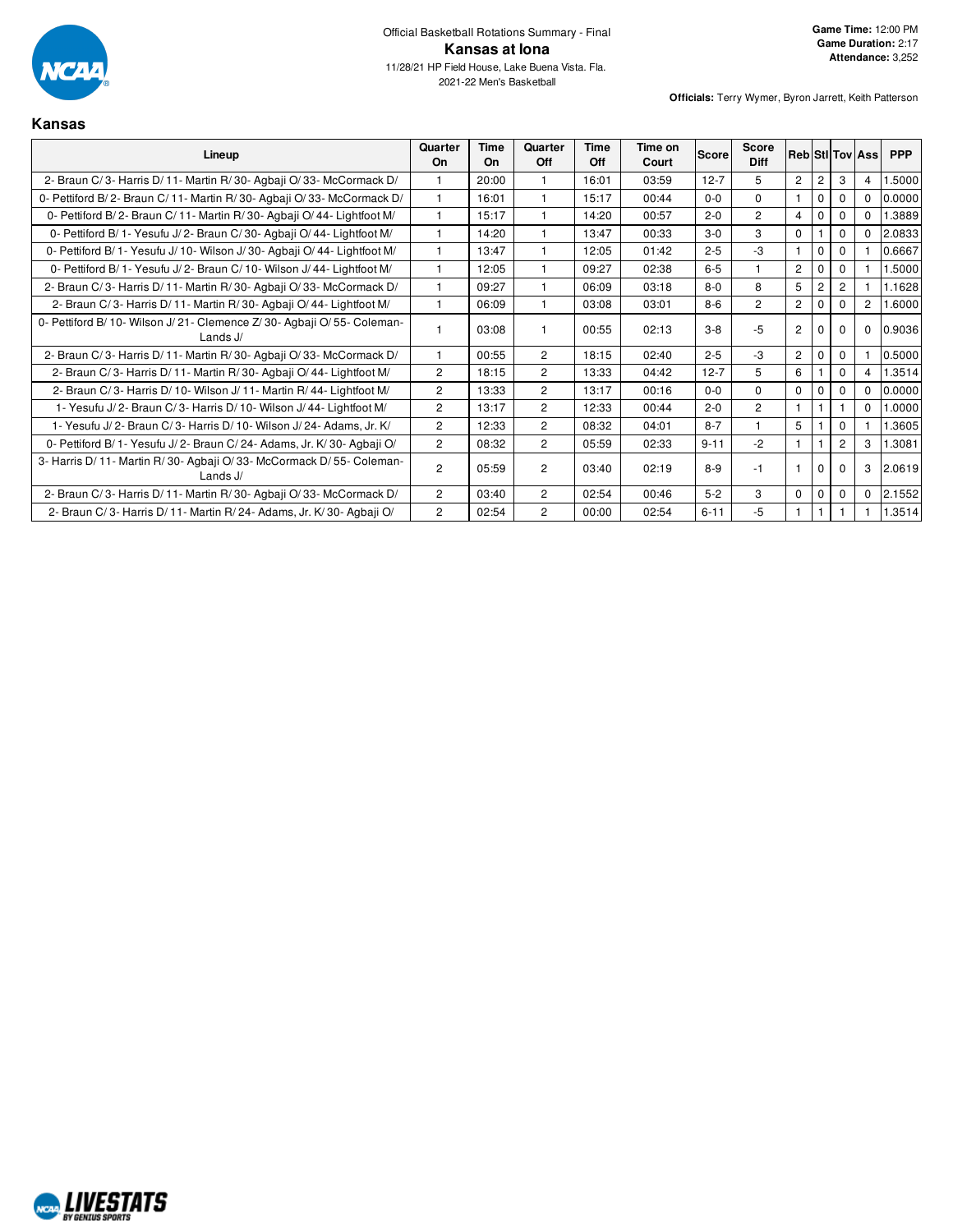

**Iona**

| Lineup                                                                            | Quarter<br>On  | Time<br>On | Quarter<br>Off        | Time<br>Off | Time on<br>Court | <b>Score</b> | <b>Score</b><br><b>Diff</b> |                |              |                         | <b>Reb</b> StilTov Ass | <b>PPP</b> |
|-----------------------------------------------------------------------------------|----------------|------------|-----------------------|-------------|------------------|--------------|-----------------------------|----------------|--------------|-------------------------|------------------------|------------|
| 0- JeanLouis B/2- Joiner E/23- Joseph N/24- van Eyck D/25- Jolly T/               | $\mathbf{1}$   | 20:00      | $\mathbf{1}$          | 16:01       | 03:59            | $7 - 12$     | $-5$                        | $\mathbf 0$    |              | 3                       | $\mathbf 0$            | 0.9409     |
| 0- JeanLouis B/3- Myers R/11- Slazinski Q/13- Clayton Jr. W/50-<br>James T/       | $\overline{1}$ | 16:01      | $\mathbf{1}$          | 14:20       | 01:41            | $0 - 2$      | $-2$                        | $\overline{2}$ | $\mathbf 0$  | $\mathbf 0$             | $\Omega$               | 0.0000     |
| 3- Myers R/5- Duach J/11- Slazinski Q/13- Clayton Jr. W/23- Joseph<br>N/          | $\mathbf{1}$   | 14:20      | $\mathbf{1}$          | 12:30       | 01:50            | $3-5$        | $-2$                        | $\mathbf{1}$   | $\mathbf 0$  | $\overline{c}$          | $\mathbf{1}$           | 1.0000     |
| 0- JeanLouis B/2- Joiner E/11- Slazinski Q/23- Joseph N/25- Jolly T/              | $\mathbf{1}$   | 12:30      | 1                     | 09:27       | 03:03            | $7-6$        | 1                           | $\overline{c}$ | 0            | 0                       | $\overline{c}$         | 1.5766     |
| 0- JeanLouis B/2- Joiner E/23- Joseph N/24- van Eyck D/25- Jolly T/               | 1              | 09:27      | 1                     | 08:59       | 00:28            | $0 - 1$      | $-1$                        | $\mathbf 0$    | $\mathbf 0$  | $\mathbf{1}$            | $\mathbf 0$            | 0.0000     |
| 0- JeanLouis B/2- Joiner E/24- van Eyck D/25- Jolly T/50- James T/                | $\mathbf{1}$   | 08:59      | $\mathbf{1}$          | 07:35       | 01:24            | $0 - 5$      | $-5$                        | $\mathbf 0$    | $\mathbf{1}$ | $\mathbf{1}$            | $\mathbf 0$            | 0.0000     |
| 2- Joiner E/3- Myers R/22- Wildy J/24- van Eyck D/25- Jolly T/                    | $\mathbf{1}$   | 07:35      | $\mathbf{1}$          | 06:09       | 01:26            | $0 - 2$      | $-2$                        | $\mathbf 0$    | $\mathbf 0$  | $\mathbf{1}$            | $\Omega$               | 0.0000     |
| 2- Joiner E/ 13- Clayton Jr. W/ 22- Wildy J/ 24- van Eyck D/ 25- Jolly T/         | $\mathbf{1}$   | 06:09      | $\mathbf{1}$          | 04:39       | 01:30            | $2 - 4$      | $-2$                        | $\mathbf{1}$   | $\mathbf 0$  | $\mathbf{1}$            | $\Omega$               | 0.6667     |
| 3- Myers R/ 13- Clayton Jr. W/ 24- van Eyck D/ 25- Jolly T/ 50- James T/          | $\mathbf{1}$   | 04:39      | $\mathbf{1}$          | 03:08       | 01:31            | $4 - 4$      | 0                           | $\mathbf{1}$   | $\mathbf 0$  | $\mathbf 0$             | $\mathbf{1}$           | 1.3333     |
| 3- Myers R/ 11- Slazinski Q/ 13- Clayton Jr. W/ 25- Jolly T/ 50- James T/         | $\mathbf{1}$   | 03:08      | $\mathbf{1}$          | 02:49       | 00:19            | $1 - 1$      | $\mathbf 0$                 | $\mathbf 0$    | $\mathbf{0}$ | $\mathbf 0$             | $\Omega$               | 2.2727     |
| 1- Cashaw C/3- Myers R/11- Slazinski Q/25- Jolly T/50- James T/                   | $\mathbf{1}$   | 02:49      | $\mathbf{1}$          | 00:20       | 02:29            | $7 - 4$      | 3                           | 3              | $\mathbf 0$  | 1                       | $\mathbf{1}$           | 1.4706     |
| 0- JeanLouis B/ 1- Cashaw C/ 3- Myers R/ 11- Slazinski Q/ 50- James T/            | $\overline{1}$ | 00:20      | $\overline{2}$        | 20:00       | 00:20            | $0 - 0$      | 0                           | $\mathbf{1}$   | $\mathbf{0}$ | 0                       | $\Omega$               | 0.0000     |
| 0- JeanLouis B/2- Joiner E/23- Joseph N/24- van Eyck D/25- Jolly T/               | $\overline{2}$ | 20:00      | $\overline{c}$        | 17:01       | 02:59            | $8 - 5$      | 3                           | 2              | $\mathbf 0$  | $\mathbf 0$             | $\overline{c}$         | 1.4706     |
| 2- Joiner E/3- Myers R/23- Joseph N/24- van Eyck D/25- Jolly T/                   | $\overline{2}$ | 17:01      | $\overline{2}$        | 16:31       | 00:30            | $0 - 0$      | $\Omega$                    | $\mathbf{1}$   | $\mathbf 0$  | $\mathbf 0$             | $\Omega$               | 0.0000     |
| 3- Myers R/ 11- Slazinski Q/ 13- Clayton Jr. W/ 25- Jolly T/ 50- James T/         | $\overline{2}$ | 16:31      | $\overline{c}$        | 15:06       | 01:25            | $0 - 3$      | $-3$                        | $\mathbf{1}$   | $\mathbf 0$  | $\mathbf{1}$            | $\Omega$               | 0.0000     |
| 3- Myers R/11- Slazinski Q/13- Clayton Jr. W/23- Joseph N/25- Jolly T/            | $\overline{c}$ | 15:06      | $\mathbf{2}$          | 13:33       | 01:33            | $4 - 4$      | 0                           | $\mathbf{1}$   | $\mathbf 0$  | 0                       | $\mathbf 0$            | 1.7241     |
| 0- JeanLouis B/2- Joiner E/11- Slazinski Q/23- Joseph N/25- Jolly T/              | $\mathbf{2}$   | 13:33      | $\overline{c}$        | 12:33       | 01:00            | $0 - 2$      | $-2$                        | $\pmb{0}$      | $\mathbf 0$  | $\overline{\mathbf{c}}$ | $\mathbf 0$            | 0.0000     |
| 0- JeanLouis B/2- Joiner E/3- Myers R/11- Slazinski Q/23- Joseph N/               | $\mathbf{2}$   | 12:33      | $\overline{c}$        | 12:32       | 00:01            | $0 - 0$      | 0                           | $\pmb{0}$      | $\mathbf 0$  | 0                       | $\mathbf 0$            | 0.0000     |
| 0- JeanLouis B/2- Joiner E/3- Myers R/11- Slazinski Q/24- van Eyck D/             | $\mathbf{2}$   | 12:32      | $\mathbf{2}$          | 12:00       | 00:32            | $0 - 0$      | 0                           | $\pmb{0}$      | $\mathbf 0$  | $\mathbf 0$             | $\mathbf 0$            | 0.0000     |
| 0- JeanLouis B/2- Joiner E/3- Myers R/23- Joseph N/24- van Eyck D/                | $\overline{c}$ | 12:00      | $\overline{c}$        | 11:03       | 00:57            | $1 - 4$      | -3                          | $\mathbf 0$    | $\mathbf 0$  | $\mathbf{1}$            | $\Omega$               | 0.6944     |
| 2- Joiner E/3- Myers R/23- Joseph N/24- van Eyck D/25- Jolly T/                   | $\overline{c}$ | 11:03      | $\overline{c}$        | 08:32       | 02:31            | $6 - 4$      | $\overline{c}$              | $\overline{c}$ | $\mathbf{0}$ | $\mathbf{1}$            | $\mathbf{1}$           | 1.3889     |
| 3- Myers R/ 13- Clayton Jr. W/ 24- van Eyck D/ 25- Jolly T/ 50- James T/          | $\overline{c}$ | 08:32      | $\mathbf{2}$          | 08:20       | 00:12            | $0 - 1$      | $-1$                        | $\mathbf 0$    | $\mathbf 0$  | $\mathbf 0$             | $\Omega$               | 0.0000     |
| 0- JeanLouis B/ 13- Clayton Jr. W/ 24- van Eyck D/ 25- Jolly T/ 50-<br>James T/   | $\overline{2}$ | 08:20      | $\overline{c}$        | 07:45       | 00:35            | $0 - 4$      | $-4$                        | $\mathbf 0$    | 0            |                         | $\mathbf 0$            | 0.0000     |
| 0- JeanLouis B/ 11- Slazinski Q/ 13- Clayton Jr. W/ 23- Joseph N/ 25-<br>Jolly T/ | $\mathbf{2}$   | 07:45      | $\overline{2}$        | 06:51       | 00:54            | $5 - 2$      | 3                           | $\mathbf{1}$   | $\mathbf{0}$ | 0                       | $\mathbf{1}$           | 2.6596     |
| 2- Joiner E/3- Myers R/11- Slazinski Q/23- Joseph N/25- Jolly T/                  | $\overline{c}$ | 06:51      | $\mathbf{2}^{\prime}$ | 03:40       | 03:11            | $15 - 10$    | 5                           | $\mathbf{1}$   | $\sqrt{2}$   | 0                       | $\mathbf{1}$           | 2.6042     |
| 3- Myers R/11- Slazinski Q/13- Clayton Jr. W/23- Joseph N/25- Jolly T/            | $\overline{c}$ | 03:40      | $\overline{c}$        | 03:31       | 00:09            | $1 - 1$      | 0                           | $\mathbf 0$    | $\mathbf 0$  | $\mathbf 0$             | $\mathbf 0$            | 2.2727     |
| 2- Joiner E/11- Slazinski Q/13- Clayton Jr. W/23- Joseph N/25- Jolly T/           | $\overline{c}$ | 03:31      | $\overline{c}$        | 02:54       | 00:37            | $1 - 2$      | $-1$                        | $\mathbf 0$    | $\mathbf 0$  | $\mathbf{1}$            | $\Omega$               | 0.6944     |
| 2- Joiner E/ 11- Slazinski Q/ 13- Clayton Jr. W/ 24- van Eyck D/ 25- Jolly<br>T/  | $\overline{c}$ | 02:54      | $\mathbf{2}$          | 02:24       | 00:30            | $3 - 2$      | $\mathbf{1}$                | $\mathbf 0$    | 1            | $\mathbf{1}$            | $\mathbf{1}$           | 1.5000     |
| 2- Joiner E/ 11- Slazinski Q/ 13- Clayton Jr. W/ 22- Wildy J/ 24- van Eyck<br>D/  | $\overline{2}$ | 02:24      | $\overline{2}$        | 02:01       | 00:23            | $0 - 2$      | $-2$                        | $\Omega$       | $\mathbf 0$  | $\mathbf 0$             | $\Omega$               | 0.0000     |
| 2- Joiner E/5- Duach J/13- Clayton Jr. W/22- Wildy J/24- van Eyck D/              | $\mathbf{2}$   | 02:01      | $\mathbf{2}$          | 00:26       | 01:35            | $8 - 4$      | 4                           | $\overline{c}$ | $\mathbf 0$  | 0                       | $\mathbf 0$            | 1.8018     |
| 0- JeanLouis B/ 1- Cashaw C/ 2- Joiner E/ 5- Duach J/ 24- van Eyck D/             | $\overline{c}$ | 00:26      | $\mathbf{2}$          | 00:00       | 00:26            | $0-0$        | 0                           | $\mathsf 0$    | $\mathbf 0$  | $\mathbf 0$             | $\mathbf 0$            | 0.0000     |

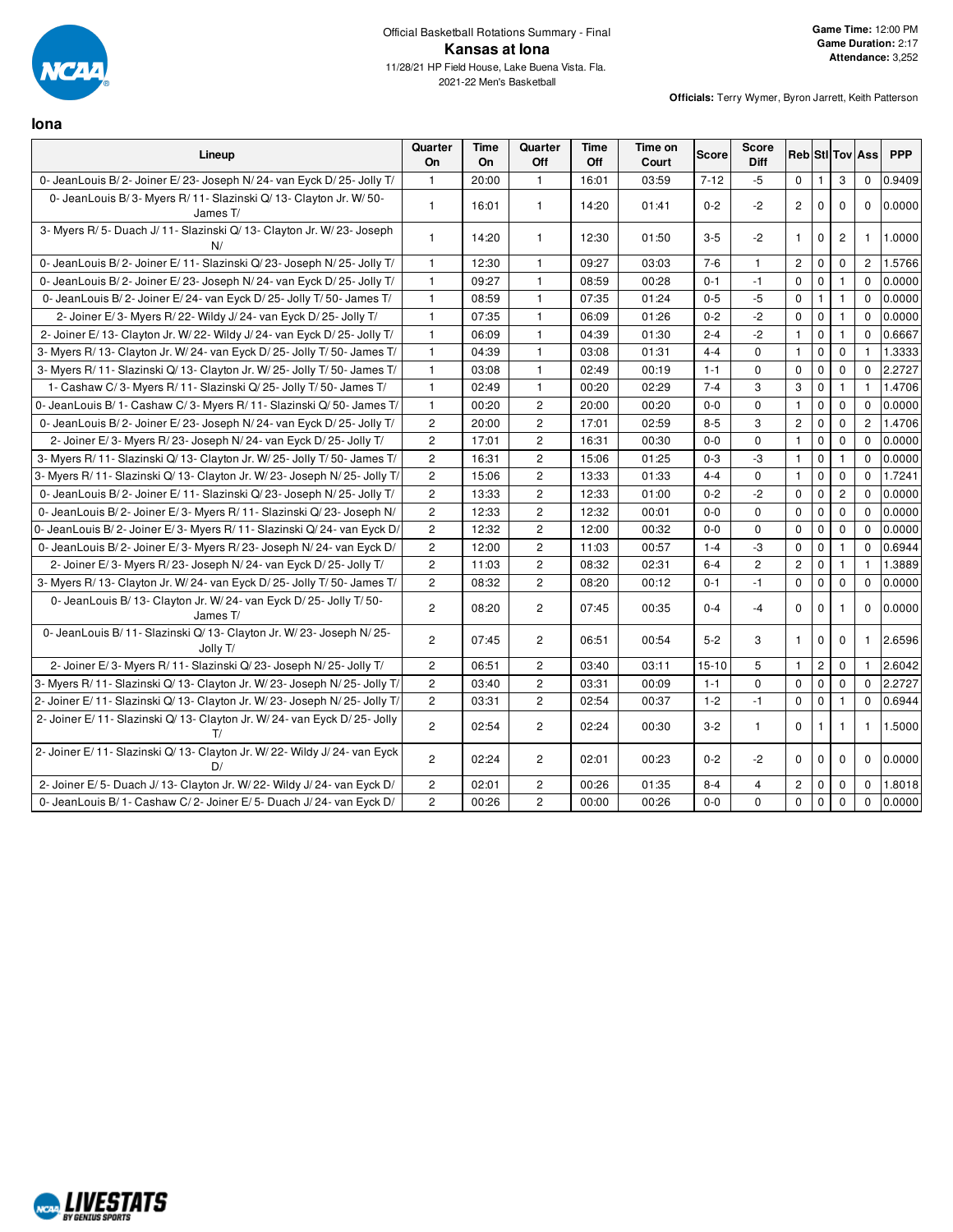

| <b>Kansas</b>                                                                |             |              |                   |         |                |          |                |          |            |
|------------------------------------------------------------------------------|-------------|--------------|-------------------|---------|----------------|----------|----------------|----------|------------|
| Lineup                                                                       | <b>Time</b> | <b>Score</b> | <b>Score Diff</b> | Pts/Min | Reb            |          | Stil Toy       | Ass      | <b>PPP</b> |
| 2- Braun C/3- Harris D/11- Martin R/30- Agbaii O/33- McCormack D/            | 10:43       | $27 - 14$    | 13                | 2.5194  | 9              |          | 5              | 6        | 1.2736     |
| 2- Braun C/3- Harris D/11- Martin R/30- Agbaii O/44- Lightfoot M/            | 07:43       | $20 - 13$    |                   | 2.5918  | 8              |          | $\Omega$       | 6        | 1.4409     |
| 1- Yesufu J/2- Braun C/3- Harris D/10- Wilson J/24- Adams, Jr. K/            | 04:01       | $8 - 7$      |                   | 1.9917  | 5              |          | $\Omega$       |          | 1.3605     |
| 2- Braun C/3- Harris D/11- Martin R/24- Adams, Jr. K/30- Agbaji O/           | 02:54       | $6 - 11$     | $-5$              | 2.0690  |                |          |                |          | 1.3514     |
| 0- Pettiford B/ 1- Yesufu J/ 2- Braun C/ 10- Wilson J/ 44- Lightfoot M/      | 02:38       | $6-5$        |                   | 2.2785  | $\overline{c}$ | 0        | $\Omega$       |          | 1.5000     |
| 0- Pettiford B/ 1- Yesufu J/ 2- Braun C/ 24- Adams, Jr. K/ 30- Agbaji O/     | 02:33       | $9 - 11$     | $-2$              | 3.5294  |                |          | $\overline{2}$ | 3        | 1.3081     |
| 3- Harris D/11- Martin R/30- Agbaji O/33- McCormack D/55- Coleman-Lands J/   | 02:19       | $8-9$        | -1                | 3.4532  |                | 0        | $\Omega$       | 3        | 2.0619     |
| 0- Pettiford B/10- Wilson J/21- Clemence Z/30- Agbaji O/55- Coleman-Lands J/ | 02:13       | $3 - 8$      | $-5$              | 1.3534  | $\overline{2}$ | $^{(1)}$ | $\Omega$       | $\Omega$ | 0.9036     |
| 0- Pettiford B/ 1- Yesufu J/ 10- Wilson J/ 30- Agbaii O/ 44- Lightfoot M/    | 01:42       | $2 - 5$      | $-3$              | 1.1765  |                | $_{0}$   | $\Omega$       |          | 0.6667     |
| 0- Pettiford B/2- Braun C/11- Martin R/30- Agbaji O/44- Lightfoot M/         | 00:57       | $2 - 0$      | $\overline{2}$    | 2.1053  | 4              |          | $\Omega$       | $\Omega$ | 1.3889     |
| 0- Pettiford B/2- Braun C/11- Martin R/30- Agbaii O/33- McCormack D/         | 00:44       | $0 - 0$      | $\Omega$          | 0.0000  |                | 0        | $\Omega$       | $\Omega$ | 0.0000     |
| 1- Yesufu J/2- Braun C/3- Harris D/10- Wilson J/44- Lightfoot M/             | 00:44       | $2 - 0$      | $\overline{2}$    | 2.7273  |                |          |                | $\Omega$ | 1.0000     |
| 0- Pettiford B/ 1- Yesufu J/ 2- Braun C/ 30- Agbaji O/ 44- Lightfoot M/      | 00:33       | $3-0$        | 3                 | 5.4545  | $\Omega$       |          | $\Omega$       | $\Omega$ | 2.0833     |
| 2- Braun C/3- Harris D/10- Wilson J/11- Martin R/44- Lightfoot M/            | 00:16       | $0 - 0$      | $\Omega$          | 0.0000  | $\Omega$       | 0        | $\Omega$       |          | 0.0000     |